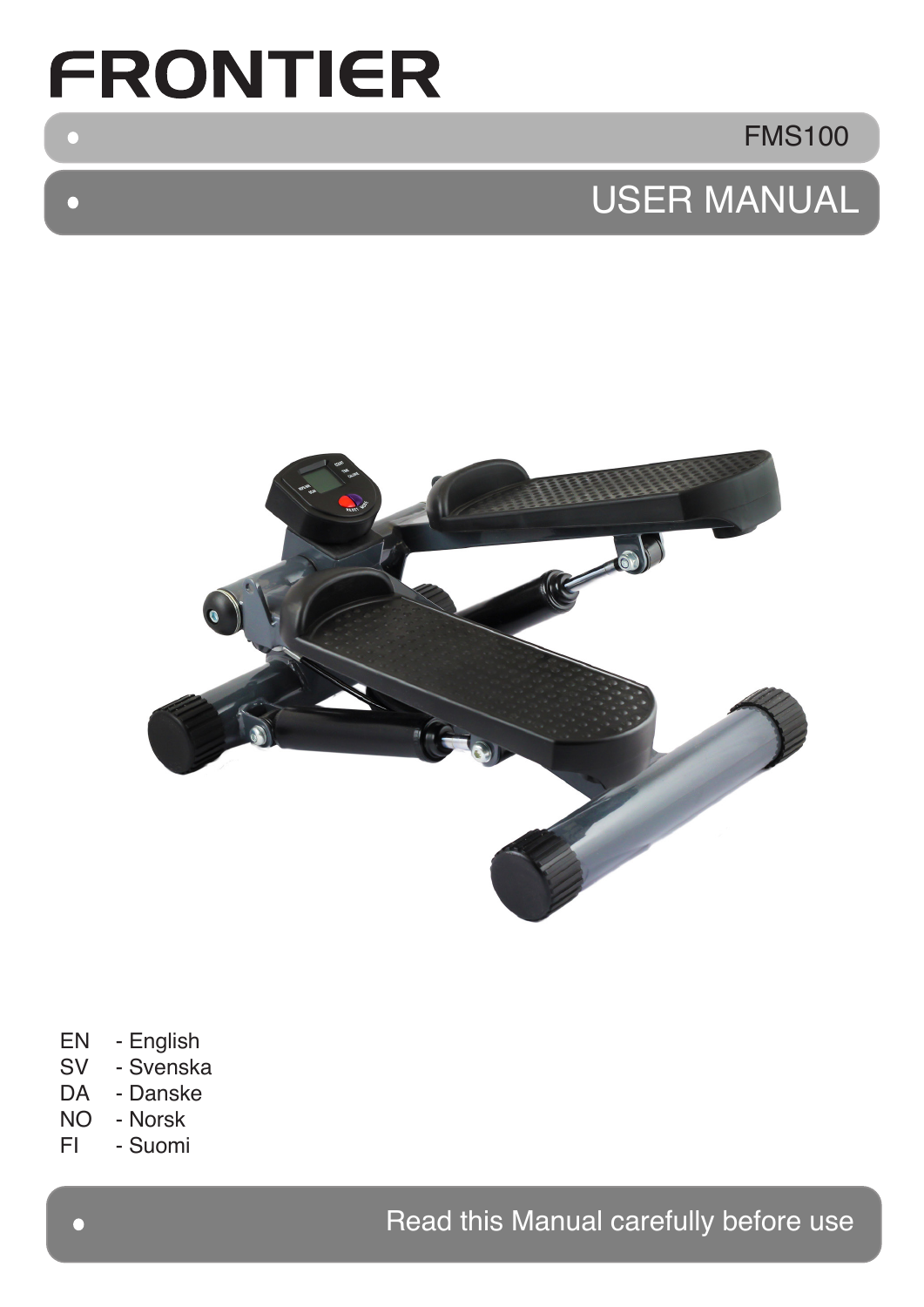## **IMPORTANT SAFEGUARDS**

Regardless of how enthusiastic you may be about getting on your equipment and exercising, take the time to ensure that your safety is not jeopardized. A moment's lack of attention can result in an accident, as can failure to observe certain simple safety precautions.

- EN 1. In the event of failure of this product to conform to this warranty during the warranty period, please contact your local retailer.
	- 2. Read, study and understand the Manual and all the warning labels on this product. Furthermore, it is recommended to familiarize yourself and others with the proper operation and workout recommendations for this product prior to use. Some of the information can be obtained in this Manual, as-well-as from your local retailer.
	- 3. It is imperative that you retain this Owner's Manual and be sure all warning labels are legible and intact. Replacement Owner's Manuals and labels are available from your local retailer.
	- 4. It is recommended that another person assist you with the assembly this unit.
	- 5. You can use the WRENCH and the INNER HEX WRENCH to complete the assembly.
	- 6. Consult your physician before starting any exercise program.
	- 7. If the user experiences dizziness, nausea, chest pain or any other abnormal symptoms, stop the exerciseat once. CONSULT A PHYSICIAN IMMEDIATELY.
	- 8. Keep hands, limbs and long hair well out of the way of moving parts.
	- 9. Always wear appropriate workout clothes when exercising. DO NOT wear robes or other clothes that could become caught. Running or aerobic shoes are also required.
	- 10.If you find any defective components, hardware becoming worn out or damaged (such as the Cables, Pulleys and Connection Points) while assembling or checking the equipment, or if you hear any unusual noises coming from the equipment during use, stop immediately. Replace the defective components. DO NOT Use the equipment until the problem has been rectified. TAKE CARE OF THESE PARTS WORNOUT EASILY!
	- 11.WARNING: Max user's body weight is 110kg.
	- 12.Warm up 5 to 10 minutes before each workout and cool down 5 to 10 minutes afterward. This allows your heart rate to gradually increase and decrease and will help prevent straining muscles.
	- 13.WARNING: Use the EQUIPMENT and start your training step by step, because injuries to health may result from incorrect or excessive training.
	- 14.Load adjustment is by adding bells. DO NOT attempt to lift more weight than you can control safely.
	- 15.WARNING: It is important for keeping unsupervised children and pets away from the EQUIP-MENT all the time in order to avoid injuring them.
	- 16.WARNING: Pregnant women are not advised to use the machine and the body for measure.Please consult your doctor prior to use.
	- 17.WARNING: Parents and others in charge of children should be aware of their responsibility because the natural play instinct and the fondness of experimenting of children can lead to situations or behaviors for which the training equipment is not intended.
	- 18.WARNING: If children are allowed to use the equipment, their mental and physical development and above all their temperament should be taken into account. They should be controlled and instructed to the correct use of the equipment. The equipment is under no circumstances suitable as a children's toy.
	- 19.Handicapped or disable persons should not use the machine without the presence of a qualified health professional or physician.
	- 20.Use the equipment on a solid, flat level surface with a protective cover for your floor or carpet. To ensure safety, the equipment should have at least 0.5 meters of free space all around it.
	- 21.WARNING: If the floor is not stable, please level the uneven floor. The machine can be used only indoors. DO NOT use near water or outdoors.
	- 23. WARNING: DO NOT leave any sharp object outside the machine after the adjustment.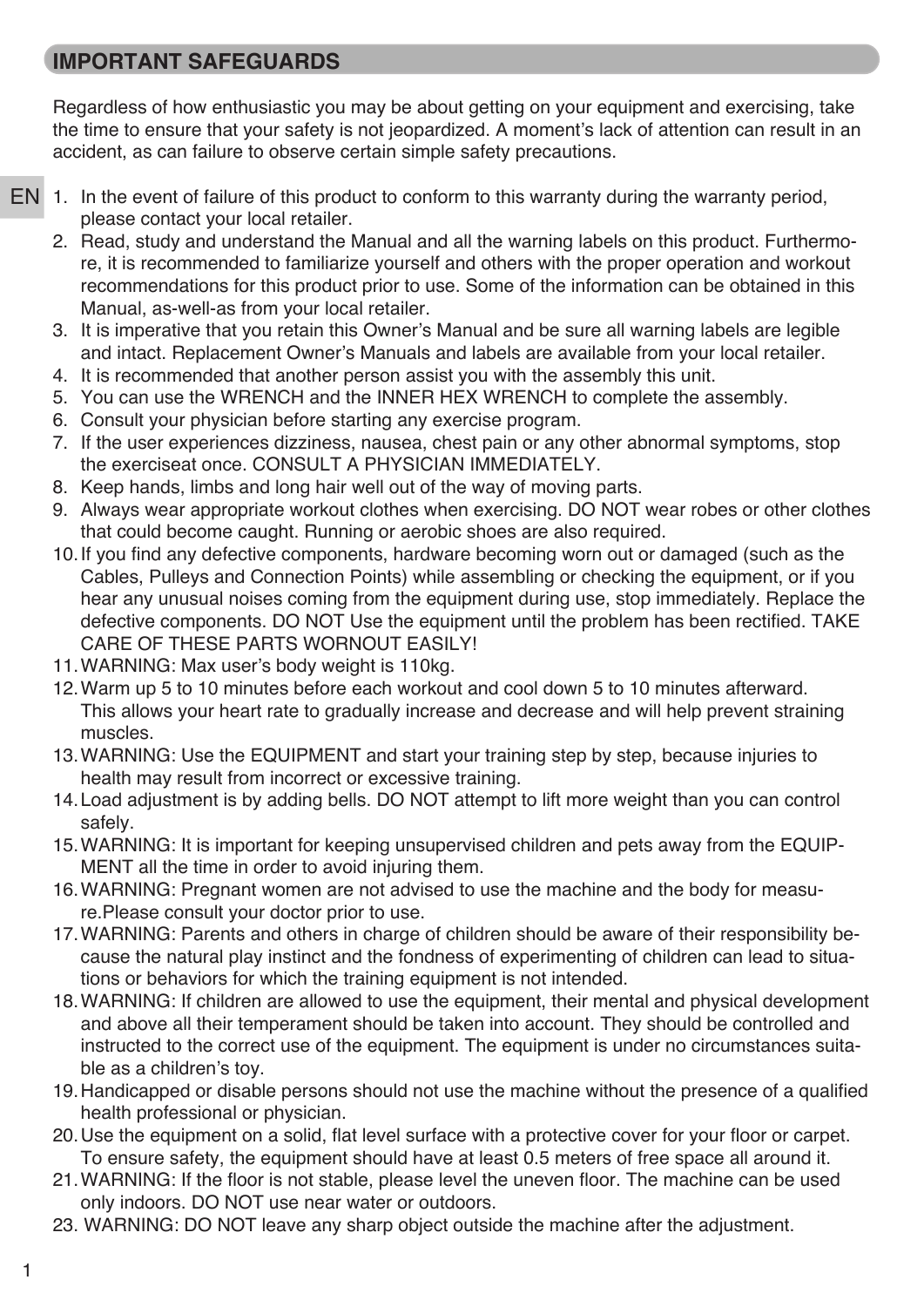## **Exploded View Diagram**

| <b>PART</b>                | <b>MATERIAL</b>       | Q'TY           |
|----------------------------|-----------------------|----------------|
| 1. Main Frame              | Q235                  | 1              |
| 2. Left Foot Support       | Q235                  | $\mathbf{1}$   |
| 3. Right Foot Support      | Q235                  | 1              |
| 4. Foot pedal              | <b>Plastic</b>        | $\overline{2}$ |
| 5. Hydraulic Cylinder      | Q235/Plastic          | $\overline{2}$ |
| 6. Elastic Rope Set        | <b>Thread/Plastic</b> | $\overline{c}$ |
| 7. Triangle Knob M12X35    | Q235                  | $\mathbf{1}$   |
| 8. Computer                | Metal/Plastic         | 1              |
| 9. Computer Stand          | <b>Plastic</b>        | 1              |
| 10. Pulley Rack            | Q235                  | $\mathbf{1}$   |
| 11. Pulley                 | <b>Plastic</b>        | 1              |
| 12. Cable set              | Fe/Plastic            | 1              |
| 13. End Cap $\Phi$ 50      | <b>Plastic</b>        | $\overline{4}$ |
| 14. Bumper stopper         | <b>Plastic</b>        | $\overline{c}$ |
| 15. Big Washer             | Q235                  | $\overline{2}$ |
| 16. Nylon Bearing          | <b>Plastic</b>        | 4              |
| 17. Big Washer             | Q235                  | $\overline{c}$ |
| 18. Ball Head Cap          | <b>Plastic</b>        | $\overline{2}$ |
| 19. Plastic Base           | <b>Plastic</b>        | $\overline{c}$ |
| 20. Inner Hex Bolt M8X20   | Q235                  | $\overline{2}$ |
| 21. Ball Head Bolt M8X40   | Q235                  | $\overline{4}$ |
| 22. Tapping Screw ST4.8X20 | Q235                  | 4              |
| 23. Hex Bolt M10X50        | Q235                  | $\mathbf{1}$   |
| 24. Washer $\Phi$ 8        | Q235                  | 8              |
| 25. Nylon Lock Nut M8      | Q235                  | $\overline{4}$ |
| 26. Washer $\Phi$ 10       | Q235                  | $\overline{c}$ |
| 27. Nylon Lock Nut M10     | Q235                  | $\mathbf{1}$   |
| 28. Magnet                 | Fe/ Plastic           | 1              |
| 29. Sensor                 | Metal/Plastic         | 1              |
| 30. Screw ST3.5X10         | Q235                  | $\overline{2}$ |
| 31. Cable Rack             | Q235                  | 1              |



EN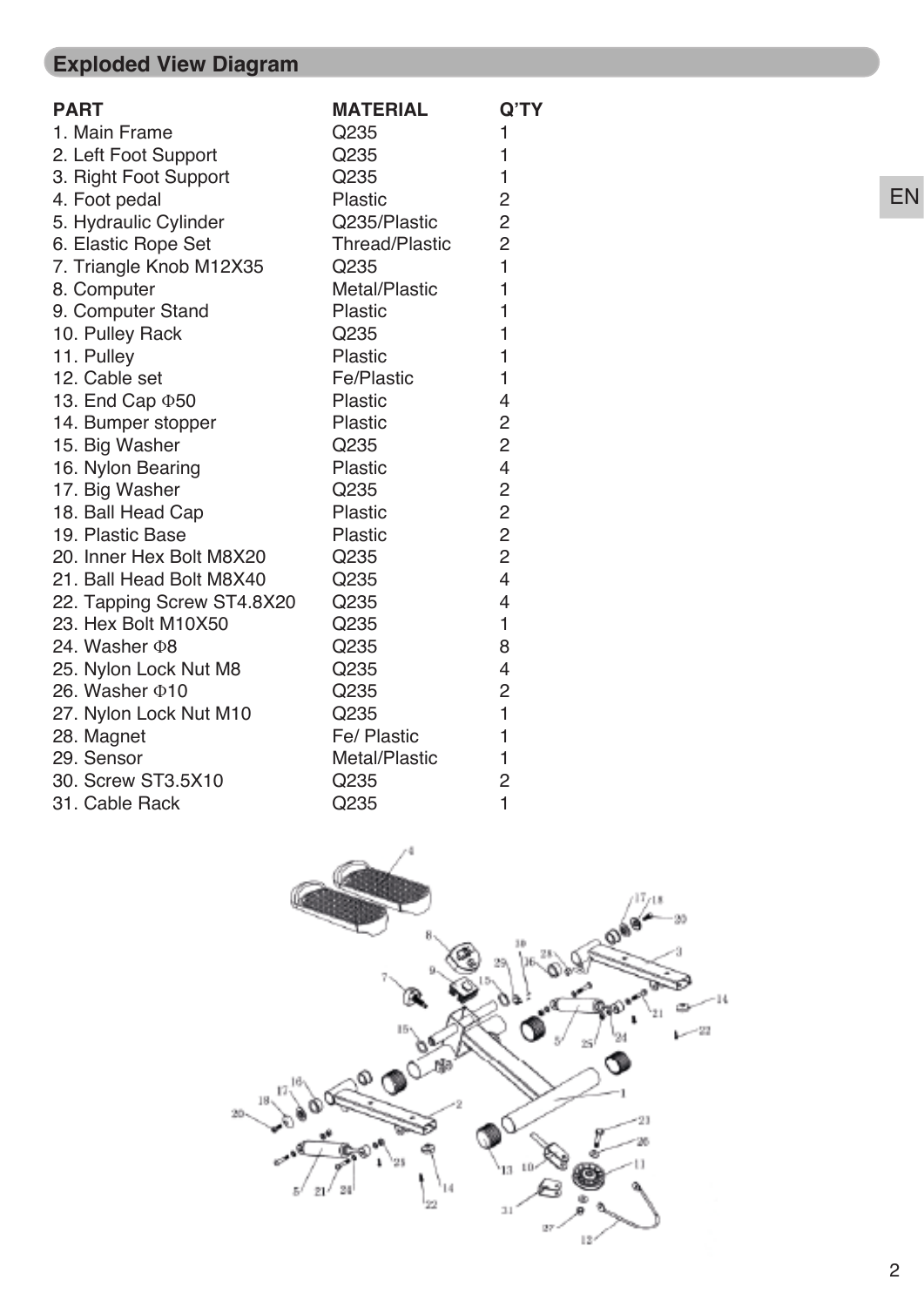## **INSTRUCTIONS FOR USE**

Using this Machine will provide you with several benefits. It will improve your physical fitness, tone your muscles and, in conjunction with a calorie-controlled diet, help lose your weight. The stage helps get the blood flowing around the body and the muscles working properly. It will also reduce the risk of cramp and muscle injury.

#### **COMPUTER**

EN

SPECIFICATIONS:



#### **KEY FUNCTION:**

MODE: This key lets you to select and lock on to a particular function you want, and hold the key for 3-4 second to have all function values reset (total reset).

RESET: The unit will be reset by pressing the key.

#### **OPERATION PROCEDURES:**

#### **AUTO ON/OFF**

- The system turns on when any key is depressed or when it sensor an input from the speed sensor.
- The system turns off automatically when the speed sensor has no signal input or no key are pressed for approximately 4 minutes.

#### **RESET:**

• The unit can be reset by either changing battery or pressing the MODE key for 3 seconds.

#### **FUNCTION:**

- 1. COUNT: Display the count in the first rank of LCD screen.
- 2. SELECT: Operate the MODE key to select functions in second rank of LCD screen for following sequence: TIME, CALORIES, REPS/MIN, SCAN
- 3. CALORIES
	- Press the MODE key until the pointer advances to CAL.
	- When the speed sensor has any signal input, it starts the count up.
	- Automatically accumulates calories amount consumed when starting exercise.

#### **BATTERY**

- If there is a possibility to see an improper display on the monitor, please replace the battery to have a good result.
- This monitor uses one battery.

#### **HOW TO REMOVE BATTERY:**

- 1. Pull off the battery cover and place one SIZE-AA battery into battery housing on back of monitor, please refer to below illustrations.
- 2. Insure the battery is correctly positioned and battery springs are in proper contact with battery.
- 3. Replace battery cover and ensure it is tightly closed.
- 4. Battery life is approx. 1 year under normal usage.
- 5. If the display is illegible or only partial segments appear, remove batteries and wait 15 sec. before reinstalling.
- 6. Removing the batteries will erase computer memory.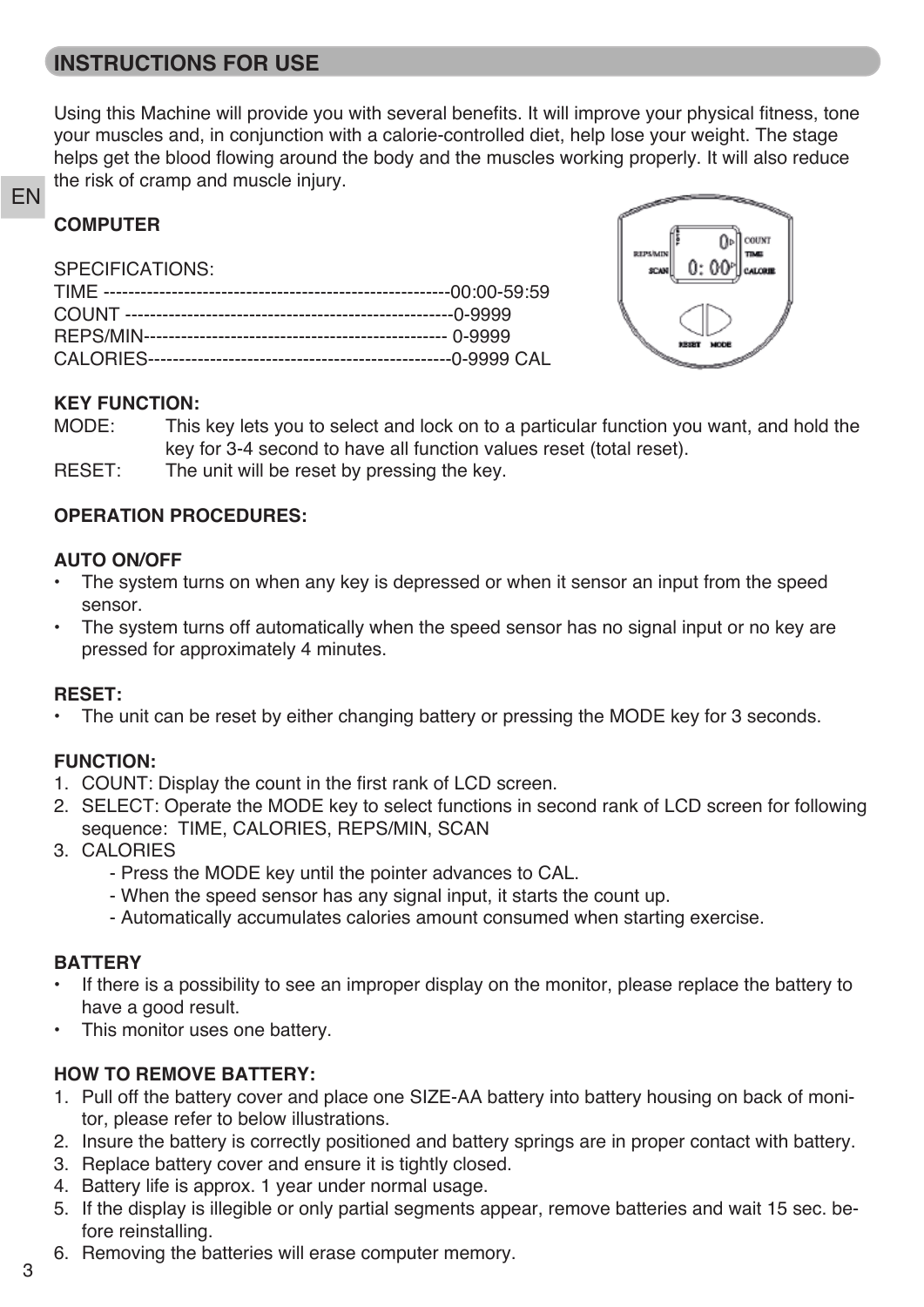## **HOW TO USE**

- 1. First let your feet get on the Foot pedals (#4), then you can step in place.
- 2. You can adjust the knob  $(#7)$  to fix the height position of the Foot pedal  $(#4)$ .
- 3. Turn the Knob to "+", increase the height position.
- 4. Turn the Knob to "-", decrease the height position
- 5. You can use the Elastic Rope (#6) to exercise your arms while stepping.



#### **Information - General Fitness Tips**

#### **Consult your physian**

Before you start using this fitness equipment, it is recommended that you first get a physical examination by your family physician or by a specialist. Before starting regular exercises on this equipment, you must first get your doctor's approval. When you feel discomfort during your training on the equipment, you need to immediately consult yourfamily physician. Intelligent use, meaning responsible use of this equipment is crucial. Make sure to store that no children are near you when you are using this equipment. Moreover, make sure to store the equipment in a safe place away from children.

#### **Wear comfortable clothing**

Always wear comfortable clothing when you are using the equipment, including gym shoes.Do not wear loose clothing that can tear during use.

#### **Inspect your equipment**

Prior to using your equipment, make sure that all nuts and bolts are properly tightened. Regular maintenance is very important to keep the equipment in good condition.

#### **Set your own pace**

The intensity level of your workout on this equipment depends on your own condition. If you have not been in training for some years or if you are overweight, it is recommended that you start slowly with only a few minutes per week.

EN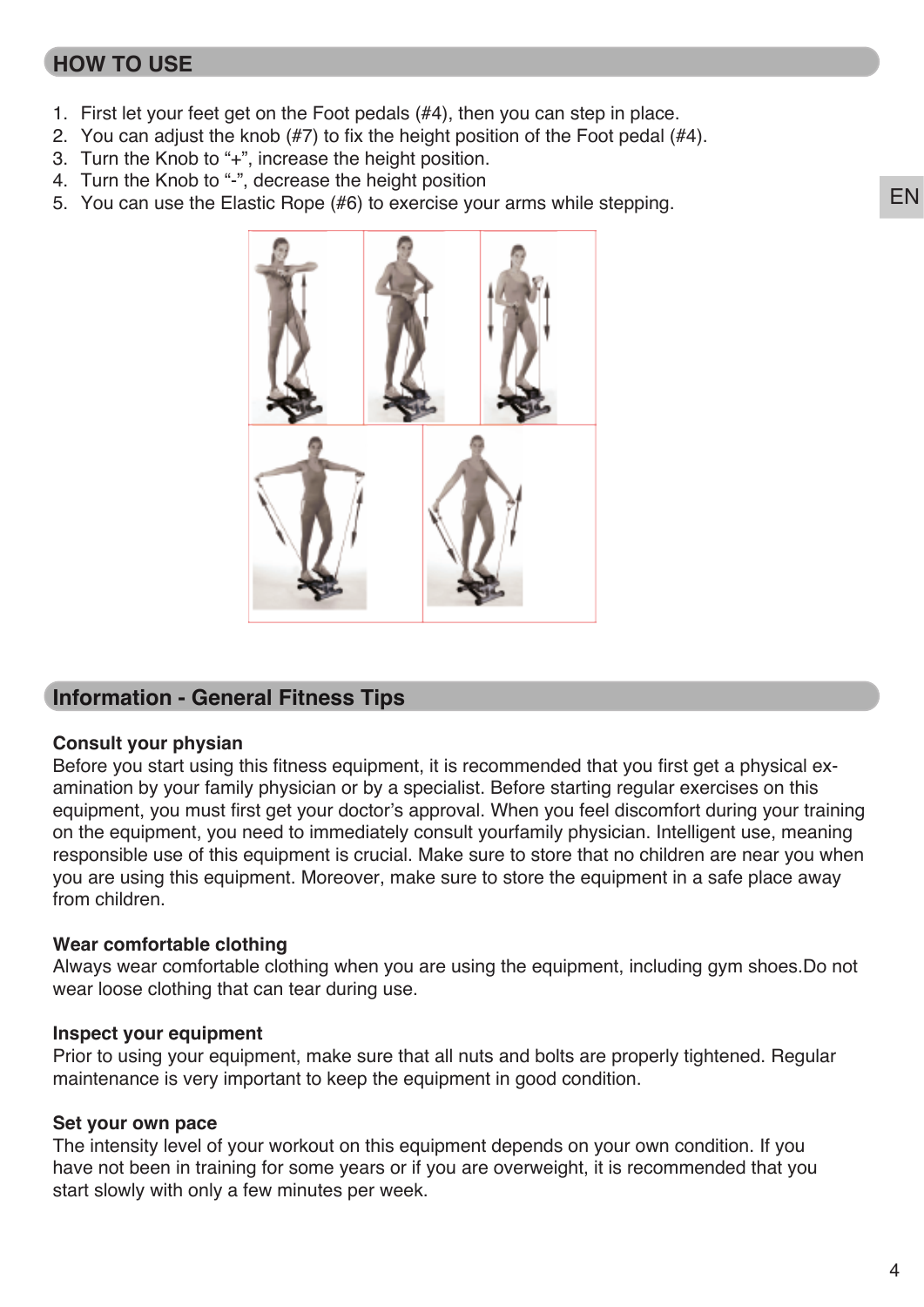At first you will be able to d the exercises for only a few minutes but this will improve within 6 to 8 weeks. Do not let yourself get discouraged if this takes a few weeks more. It is important for you to set your own pace. In the end you will be able to keep on exercising for more than 30 minutes. The better your condition, the more difficult it will become to stay at this level. But be aware of the following:

- EN • Consult with your physician before you start your training programme. Let him/her advise you about the training programme as well as about your diet.- Start your training at an easy pace and do not aim too high at first. Aside from this exercise with the equipment, also engage in extra activities, for instance, jogging, swimming, dancing, and biking. Regularly check your heart rate. If you do not have a counter, ask your family physician how you can best check your heart rate. Determine your desired heart rate. Take into consideration your age and condition.
	- Make sure that you drink enough when training on this equipment. You need to keep drinking to prevent dehydration. The liquids you take in must be at room temperature. Limit your intake of cold drinks.

## **MAINTENANCE**

- 1. Lubrication of all moving parts is essential to the longevity and optimal performance of your Machine. Initial lubrication of some parts of your gym have been done at the factory, but the weight stack guide rods must be lubricated at the time of assembly. We recommend a clear aerosol or silicone spray. **Note:** Do not use oil based lubricants as they will attract dust, dirt and grime, and will eventually gum up and erode bushings and sealed bearings.
- 2. All pulleys and bushings should be checked regularly for signs of wear.
- 3. Check and adjust cable tension periodically as it will maintain proper anatomical function.
- 4. Periodically check all moving parts, upholstery and grips for signs of wear or damage. If there is a problem or replacement part which is necessary, STOP USING THE EQUIPMENT and immediately contact your local retailer. Replace parts using only genuine parts.
- 5. All chrome plated surfaces should be cleaned regularly to prolong the life and luster of the finish. Wipe equipment down with a damp cloth and dry thoroughly each day. At least once a week your chrome equipment should be polished with a commercial grade or automotive type chrome polish.
- 6. When checking the bolts and nuts, be sure they are all fully fastened. If there is a bolt or nut that continuously loosens obtain a replacement through your local retailer.
- 7. Check welds to be free of cracks.
- **8. Failure to perform routine maintenance could result in personal injury and/or equipment damage.**

#### **Warranty**

Frontier guarantees that this product is free from manufacturing defects in terms of materials and workmanship during a period of 2 years in Sweden, Norway, Denmark and Finland. This warranty period begins on the day the product is purchased or delivered. Frontier has no obligation to repair or replace products that are not accompanied by a valid proof of purchase. This warranty applies only to products purchased and used for home use and does not cover damage resulting from abuse, failure to comply with the instructions from Frontier, cases in which the product has been modified or subjected to unauthorized repair, improper packaging on the part of the owner, normal wear and tear, or improper handling on the part of a transport company.

 $\mathsf{CE}$ 

#### **Correct Disposal of this product**

This marking indicates that this product should not be disposed with other household wastes throughout the EU. To prevent possible harm to the environment or human health from uncontrolled waste disposal, recycle it responsibly to promote the sustainable reuse of material resources.



Makadamgatan 14 I 254 64 Helsingborg I Sweden info@order.se

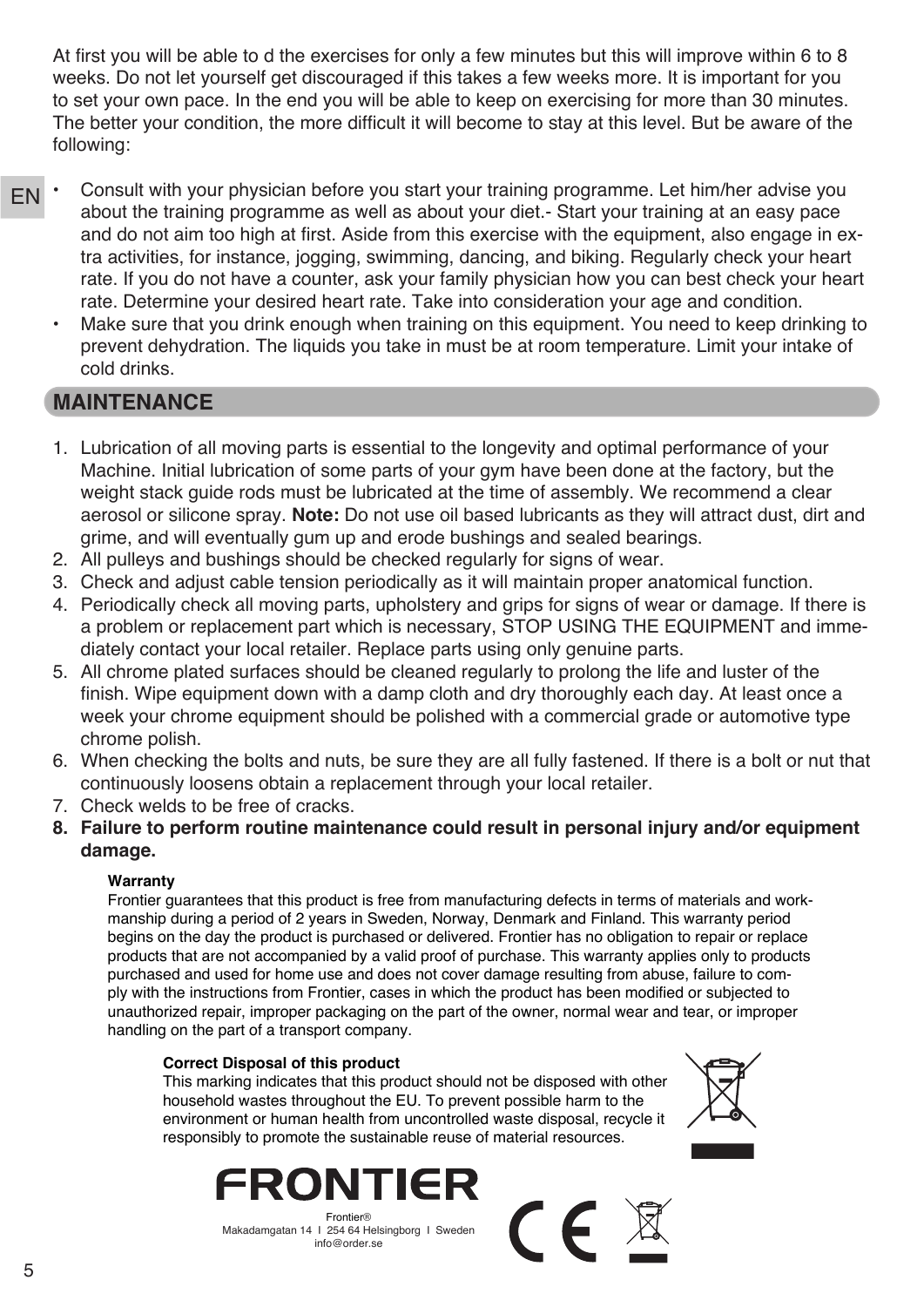## **VIKTIG SÄKERHETSINFORMATION**

Oavsett hur entusiastisk du är för att börja använda din maskin och träna, ta lite tid för att försäkra dig om att du inte riskerar din säkerhet. En sekund av bristande uppmärksamhet kan resultera i en olycka, det kan även ske om du inte ser till att vidta några enkla försiktighetsåtgärder.

- 1. Läs, studera och förstå manualen och alla varningar som medföljer den här produkten. Det är även viktigt för dig själv och andra att lära känna maskinen och följa de rekommenderade träningsinstruktionerna innan användning. En del av informationen hittar du i den här manualen, samt hos din lokala återförsäljare.
- 2. Det är viktigt att du behåller den här manualen och ser till att alla varningsetiketter är hela och läsbara.
- 3. Ersättningsmanual och varningsetiketter finns hos din lokala återförsäljare.
- 4. Du kan använda SKIFTNYCKELN och den INRE INSEXNYCKELN för montering av maskinen.
- 5. Prata alltid med din husläkare innan du börjar ett nytt träningsprogram.
- 6. Om användaren känner sig yr, illamående, får smärtor i bröstet eller upplever några andra onormala symtom, avsluta träningen och KONTAKTA EN LÄKARE OMEDELBART
- 7. Håll alla lemmar, händer, fötter, och långt hår borta från alla rörliga delar.
- 8. Använd alltid kläder anpassade för träning när du motionerar. ANVÄND INTE morgonrock eller lösa kläder som kan komma att fastna i maskinen. Löp-, eller aerobicskor är ett måste.
- 9. Om du skulle hitta några fel på maskinen, delar som slitits ut eller skadats (som t.ex. elkablar, remskivor, och anslutningspunkter) under monteringen eller kontrollen av din maskin eller om du hör underliga ljud från maskinen under drift - sluta omedelbart. Byt ut de trasiga delarna. AN-VÄND INTE maskinen innan problemet har återställts. TA HAND OM DESSA DELAR, DÅ DEM LÄTT SLITS UT!
- 10.VARNING: Maximal vikt för användare är 110kg.
- 11.Värm upp 5 till10 minuter innan varje träningspass och varva ner 5 till 10 minuter efteråt. Detta tillåter din puls att långsamt öka och minska och motverkar att du överanstränger dina muskler.
- 12.VARNING: Använd UTRUSTNINGEN försiktigt och börja din träning steg för steg, eftersom man lätt kan få skador vid felaktig eller överdriven träning.
- 13.VARNING: Det är viktigt att hålla barn och husdjur borta från UTRUSTNINGEN för att undvika att de skadar sig.
- 14.VARNING: Gravida kvinnor rekommenderas inte att använda maskinen. Rådgör med din läkare innan användning.
- 15.VARNING: Föräldrar och andra med ansvar för barn bör vara medvetna om sitt ansvar, då barnens naturliga instinkt och förkärlek till att experimentera kan leda till situationer eller beteenden som träningsutrustningen inte är avsedd för.
- 16.VARNING: Om barn tillåts använda utrustningen, bör deras psykiska och fysiska utveckling och framför allt deras temperament beaktas. De bör guidas och instrueras hur de korrekt använder utrustningen. Utrustningen är under inga omständigheter lämplig som barnleksak.
- 17.Handikappade eller personer med fysiska svårigheter bör inte använda utrustningen utan närvaro av kvalificerad sjukvårdspersonal eller läkare.
- 18.Använd utrustningen på ett fast, plant underlag med ett skyddande hölje på ditt golv eller matta. För att garantera säkerheten, bör utrustningen ha minst 2 meter fritt utrymme.
- 19.VARNING: Om golvet inte är stabilt, jämna till ytan. Utrustningen kan endast användas inomhus. ANVÄND DEN INTE nära vatten eller utomhus.
- 20.VARNING: LÄMNA INGA vassa föremål utanför utrustningen efter justeringen.
- 21.VARNING: När du justerar höjdläget kommer datorn att visa när de två pedalerna är 170-195 mm från marken, är höjdläget inte korrekt startar inte displayen.
- 22.Kraven för elastiska band är bara för er referens.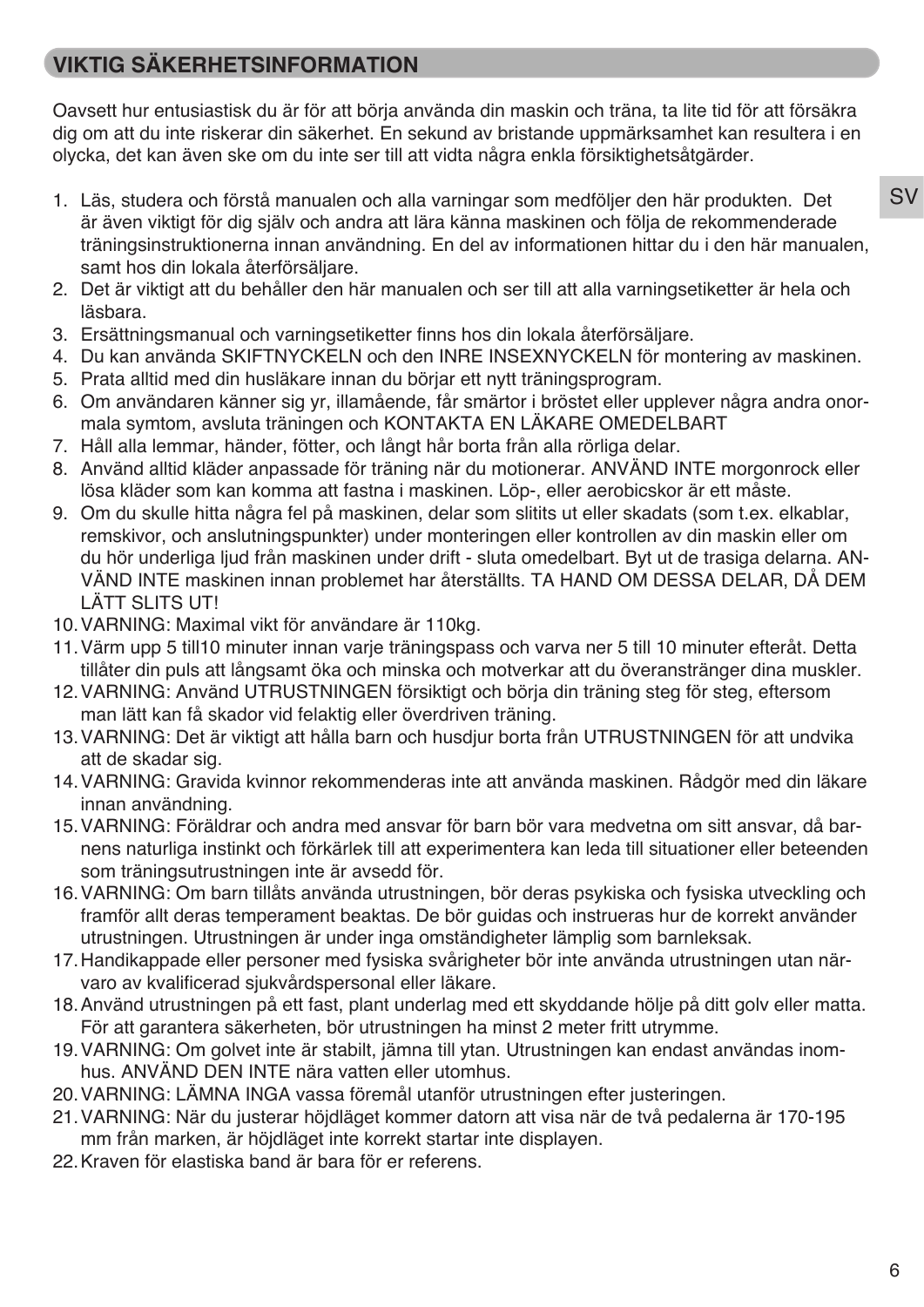## **Sprängskiss**

|           | <b>BESKRIVNING</b>                 | <b>MATERIAL</b> | ST                      |
|-----------|------------------------------------|-----------------|-------------------------|
|           | 1. Huvudram                        | Q235            | 1                       |
|           | 2. Vänster fotstöd                 | Q235            | 1                       |
|           | 3. Höger fotstöd                   | Q235            | 1                       |
| <b>SV</b> | 4. Fotpedal                        | <b>Plast</b>    | $\overline{c}$          |
|           | 5. Hydraulcylinder                 | Q235/Plast      | $\overline{c}$          |
|           | 6. Elastiskrep uppsättning         | Tråd/Plast      | $\overline{2}$          |
|           | 7. Triangel knopp M12X35           | Q235            | 1                       |
|           | 8. Dator                           | Metall/Plast    | 1                       |
|           | 9. Datorstativ                     | <b>Plast</b>    | 1                       |
|           | 10. Remskiva med stång             | Q235            | 1                       |
|           | 11. Remskiva                       | Plast           | $\mathbf{1}$            |
|           | 12. Kabel set                      | Fe/Plast        | 1                       |
|           | 13. Ändkåpa $\Phi$ 50              | <b>Plast</b>    | 4                       |
|           | 14. Stötfångare                    | <b>Plast</b>    | 2                       |
|           | 15. Stor bricka                    | Q235            | $\overline{c}$          |
|           | 16. Nylonlager                     | Plast           | $\overline{4}$          |
|           | 17. Stor bricka                    | Q235            | $\overline{\mathbf{c}}$ |
|           | 18. Bollhuvud hylsa                | <b>Plast</b>    | $\overline{2}$          |
|           | 19. Plast Bas                      | Plast           | $\overline{c}$          |
|           | 20. Kolumn huvud inre sexkantsbult | Q235            | $\overline{c}$          |
|           | 21. Bollhuvud Bult M8X40           | Q235            | $\overline{4}$          |
|           | 22. Plåtskruv ST4.8X20             | Q235            | 4                       |
|           | 23. Sexkantsbulten M10X50          | Q235            | 1                       |
|           | 24. Bricka <sub>Φ8</sub>           | Q235            | 8                       |
|           | 25. Nylon Låsmutter M8             | Q235            | $\overline{4}$          |
|           | 26. Bricka <b>Φ10</b>              | Q235            | $\overline{2}$          |
|           | 27. Nylon Låsmutter M10            | Q235            | 1                       |
|           | 28. Magnet                         | Fe/ Plast       | 1                       |
|           | 29. Sensor                         | Metall/Plast    | 1                       |
|           | 30. Skruv ST3.5X10                 | Q235            | $\overline{2}$          |
|           | 31.Kabelhylla                      | Q235            | $\mathbf{1}$            |

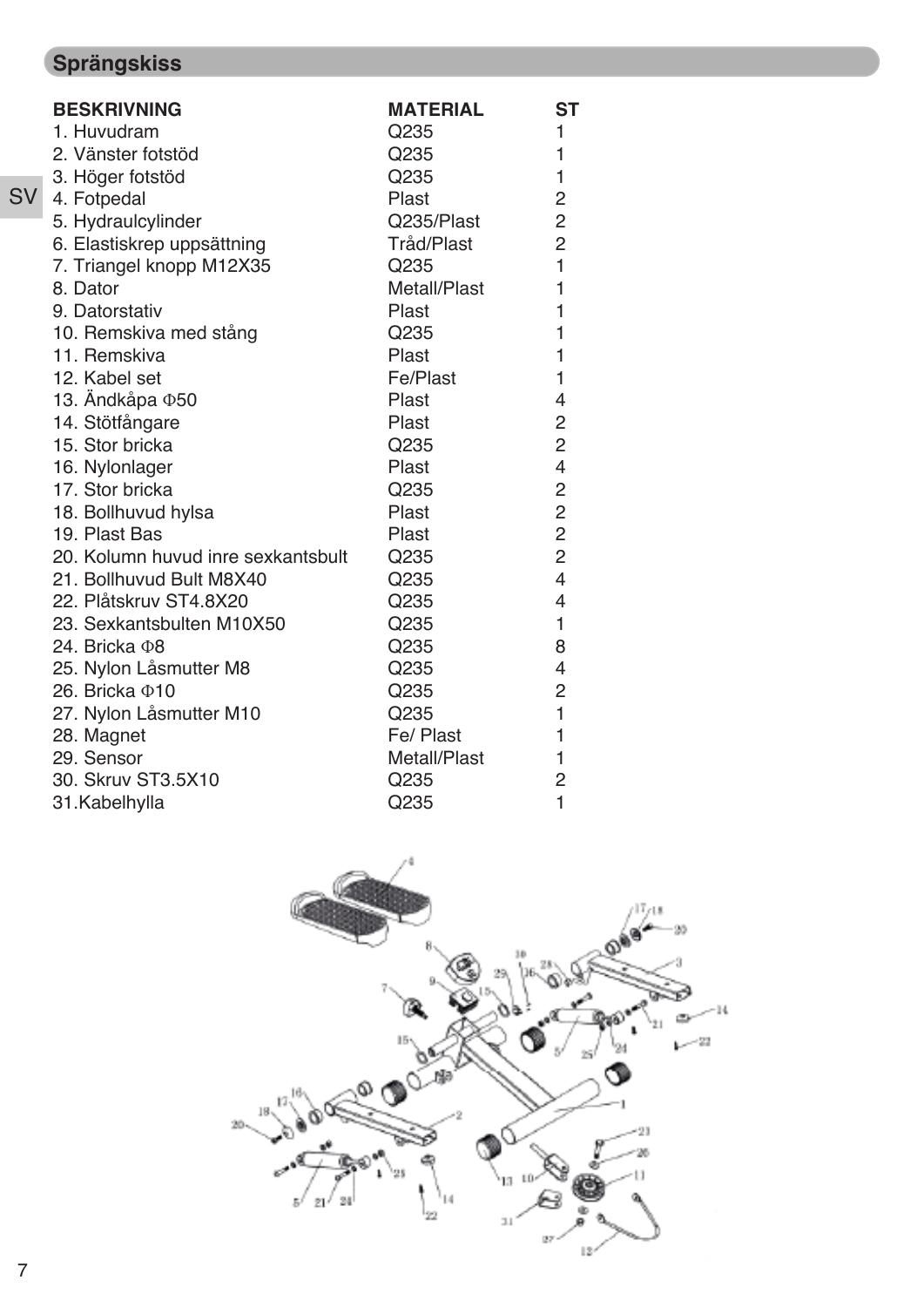## **INSTRUKTIONER FÖR ANVÄNDNING**

Denna utrustning medför flera fördelar. Det kommer att förbättra din fysiska kondition, förfina dina muskler och i samband med en kalorikontrollerad diet, hjälpa dig att gå ner i vikt. Maskinen hjälper till att öka blodcirkulationen i kroppen och ser till att musklerna får arbeta. Det kommer också att minska risken för kramp och muskelskada. Det är lämpligt att göra några stretchövningar som visas nedan. Varje stretchövning bör utföras i cirka 30 sekunder. Tvinga eller ryck inte i dina muskler in i en stretchövning.

#### **DATOR**

SPECIFIKATIONER:



#### **HUVUDFUNKTIONER:**

MODE: Den här knappen låter dig välja och låsa den funktion du vill använda. För att återställa alla funktionsvärden till noll, håll in knappen i 3-4 sek (total återställning). RESET: Maskinen går tillbaka till grundläge och gör en återställning.

#### **PROCEDURER VID DRIFT:**

#### AUTO ON/OFF

- Systemet startar när någon av knapparna aktiveras eller att du börjar trampa.
- Systemet stängs automatiskt av när hastighetssensorn inte har någon signal eller ingen knapp har trycks ner under ungefär 4 minuter

#### RESET:

• Maskinen kan återställas genom att byta batterierna eller hålla in MODE-knappen i 3 sekunder.

#### FUNKTION:

- 1. COUNT: Visar antal tramp på displayen.
- 2. SELECT: Använd MODE-knappen för att välja funktioner som följer:TIME, CALORIES, REPS/ MIN, SCAN
- 3. CALORIES
	- Tryck på MODE-knappen tills du ser CAL.
	- När fartsensorerna får en signal, startas kaloriräkningen.Summeras automatiskt när träningen startar.

#### **BATTERI**

- Har du problem med att läsa displayen, vänligen byt ut batterierna för bättre resultat.
- Den här displayen använder ett batteri.

#### **HUR MAN TAR BORT BATTERIET:**

- 1. Dra bort batteriluckan och placera ett AA-batteri i batterifacket på bildskärmens baksida, se illustrationen nedan.
- 2. Försäkra dig om att batteriet är rätt placerat och batterifjädrarna är i kontakt med batteriet.
- 3. Sätt tillbaka batteriluckan och se till att den är ordentligt stängd.
- 4. Batteriets livslängd är ca 1 år med normal användning.
- 5. Om displayen är oläslig eller bara några segment visas, tag ur batterierna och vänta i 15 sek. innan du återinstallerar.
- 6. Genom att ta ut batterierna raderas allt datorminne.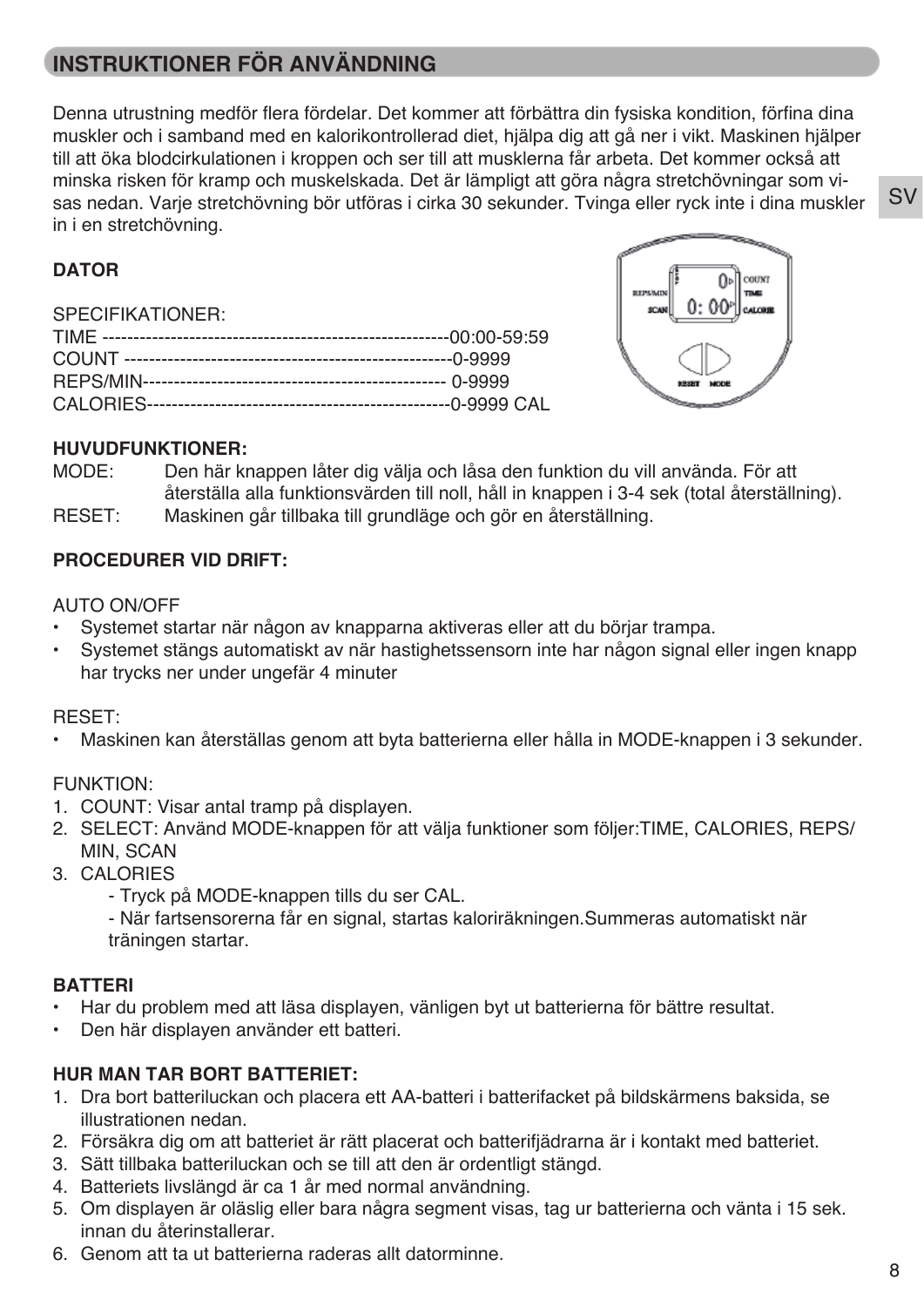## **HUR DU ANVÄNDER TRAPPMASKINEN**

- 1. Placera först dina fötter på pedalerna (#4), sen kan du börja gå på stället.
- 2. Du kan justera vredet (#7) för att ändra höjden på pedalerna (#4).
- 3. Vrid vredet till "+", för att höja pedalens position.
- 4. Vrid vredet till "-", för att sänka pedalens position.
- **SV** 5. Du kan använda elastisk banden (# 6) för att träna dina armar samtidigt som du trampar. Se bilderna nedan.



## **Allmän information och träningstips**

#### **Rådfråga din läkare**

Innan du börjar använda denna träningsutrustning, rekommenderas det att du först genomgår en fysisk undersökning av din husläkare eller en specialist. Innan du börjar utöva regelbundna övningar på denna utrustning, måste du först få din läkares godkännande. Om du känner obehag under din träning på utrustningen, måste du omedelbart kontakta din husläkare.

Förnuftig användning, det vill säga en ansvarsfull användning av denna utrustning är enormt viktigt. Se till att inga barn är i närheten när du använder den här utrustningen. Dessutom, se till att förvara utrustningen på en säker plats borta från barn.

#### **Bär bekväma kläder**

Bär alltid bekväma kläder när du använder utrustning, inklusive gymnastikskor. Bär inte löst sittande kläder som kan rivas sönder under användning.

#### **Inspektera din utrustning**

Innan du använder din utrustning, se till att alla muttrar och bultar är ordentligt åtskruvade. Att regelbundet ta hand om maskinen är mycket viktigt för att behålla den i ett gott skick.

#### **Bestäm din egen takt**

Intensitetsnivån i träningen på denna utrustning beror på din egen kondition. Om du inte har tränat under några år eller om du är överviktig, är det rekommenderat att du börjar långsamt med bara ett par minuter per vecka.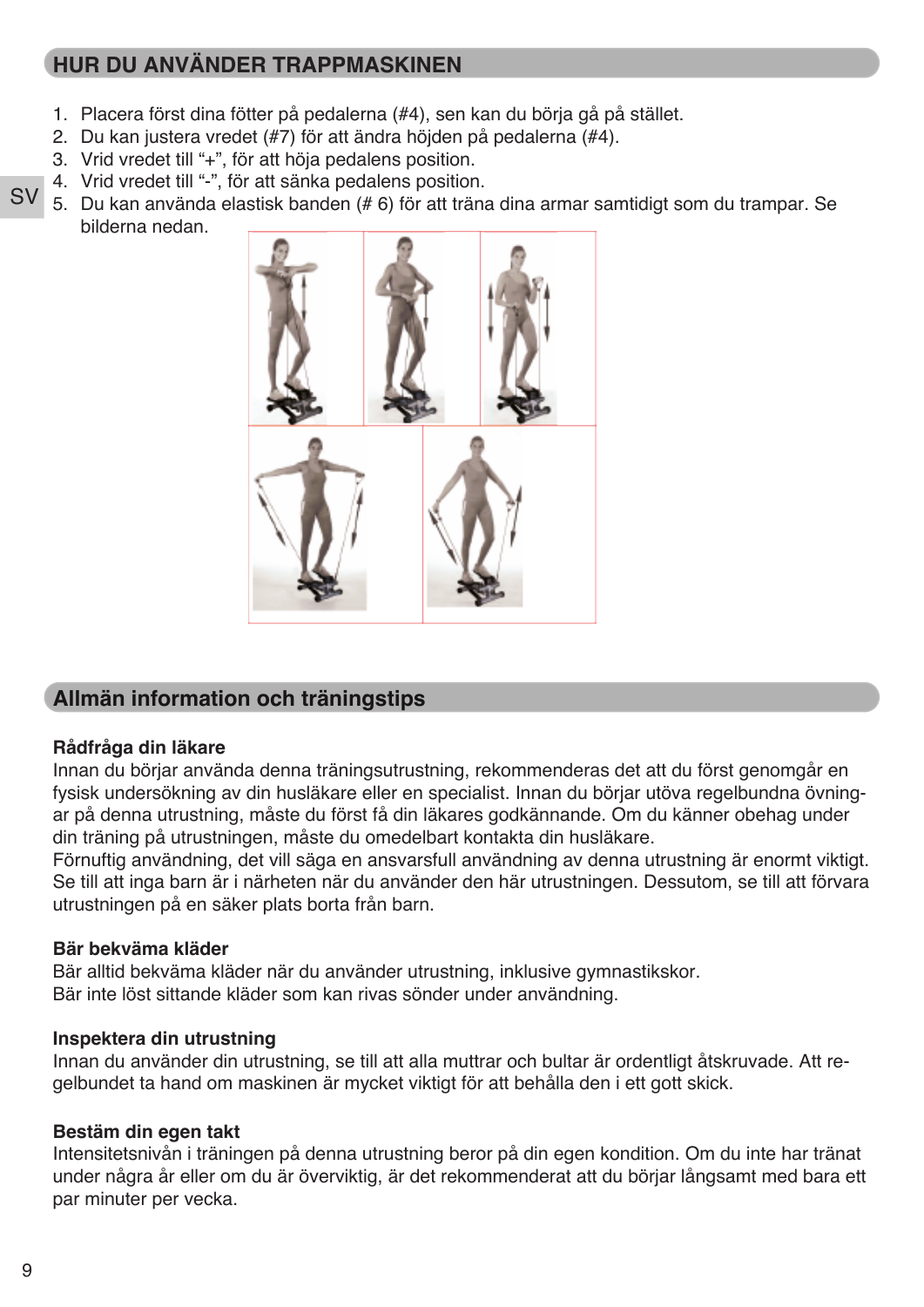Till en början kommer du att kunna träna i endast ett par minuter, men detta kommer att förbättras inom 6 till 8 veckor. Låt dig inte bli avskräckt om det tar lite längre tid. Det är viktigt att du tar allt i din egen takt. I slutändan kommer du att kunna träna i mer än 30 minuter. Ju bättre din kondition är, desto svårare blir det att stanna på den här nivån. Men var medveten om följande:

- Rådgör med din läkare innan du börjar ditt träningsprogram. Låt hen ge dig råd om ditt träningsprogram samt din kost.
- Starta din träning i ett lugnt tempo och sikta inte för högt i början. Bortsett från träningen med
- den här utrustningen, delta också i andra aktiviteter, som till exempel jogging, simning, dans och cykling. Kontrollera din puls regelbundet. Om du inte har en pulsmätare, fråga din husläkare hur du bäst kan kontrollera din puls. Ta alltid hänsyn till din ålder och kondition.
- Se till att du dricker tillräckligt med vätska när du tränar, för att på så sätt förhindra potentiell
- uttorkning. Det rekommenderas att konsumera drycker som är av rumstemperatur. Begränsa ditt intag av kalla drycker.

#### **UNDERHÅLL**

- 1. Smörjning av alla rörliga delar är avgörande för livslängden och den optimala prestandan för din maskin. Initial smörjning av vissa delar av din maskin har gjorts i fabrik, men vikt och styrstavar måste smörjas vid monteringen. Vi rekommenderar aerosol eller en silikonspray.
- 2. Observera: Använd inte oljebaserade smörjmedel, då de kommer att dra till sig damm, smuts och fett, och kommer så småningom att klibbas ihop och urholka gummitätade lager.
- 3. Alla remskivor och bussningar bör kontrolleras regelbundet för slitage.
- 4. Kontrollera och justera kabelspänningen regelbundet så att den upprätthåller god anatomisk
- 5. funktion. Kontrollera regelbundet alla rörliga delar som klädsel och grepp för tecken på slitage och skador. Om det finns ett problem eller om det behövs en ersättningsdel som är nödvändig,
- 6. SLUTA ANVÄNDA UTRUSTNINGEN och kontakta omedelbart din lokala återförsäljare.
- 7. Ersätt endast delarna med originaldelar.
- 8. Alla förkromade ytor bör rengöras regelbundet för att förlänga livslängden och för att bibehålla en fin yta. Torka utrustning med en fuktig trasa, för att sedan torka ordentligt, upprepa varje dag. Minst en gång i veckan bör kromutrustning poleras med en poleringsvätska.
- 9. Vid kontroll av bultar och muttrar, vara säker på att de är helt åtdragna. Om det finns en bult eller mutter som kontinuerligt lossar, skaffa då en ny via din lokala återförsäljare.
- 10.Kontrollera att svetsställen är fria från sprickor.
- **11.Att inte utföra rutinunderhåll kan leda till personskador och/eller skador på utrustningen.**

#### **Garanti**

Frontier garanterar att den här produkten är fri från tillverkningsdefekter vad gäller material och hantverk under 2 år i Sverige, Norge, Danmark och Finland. Garantin börjar löpa den dag då produkten köps eller levereras. Frontier har ingen skyldighet att reparera eller ersätta produkter som inte åtföljs av ett giltigt inköpsbevis. Denna garanti gäller endast för produkter som köps och används för hemmabruk och omfattar inte skador som uppstår till följd av missbruk, misslyckande med att följa Frontier instruktioner eller då produkten har modifierats eller utsatts för en ej godkänd reparation, felaktig emballering av ägaren, normalt slitage eller felhantering av ett transportföretag.

 $\epsilon$ 

#### **Korrekt avfallshantering**

Denna symbol på produkten eller i instruktionerna betyder att den ska slängas separat från annat hushållsavfall när den inte fungerar längre. Inom EU finns separata återvinningssystem för avfall. Kontakta lokala myndigheter eller din återförsäljare för mer information.





Makadamgatan 14 I 254 64 Helsingborg I Sweden info@order.se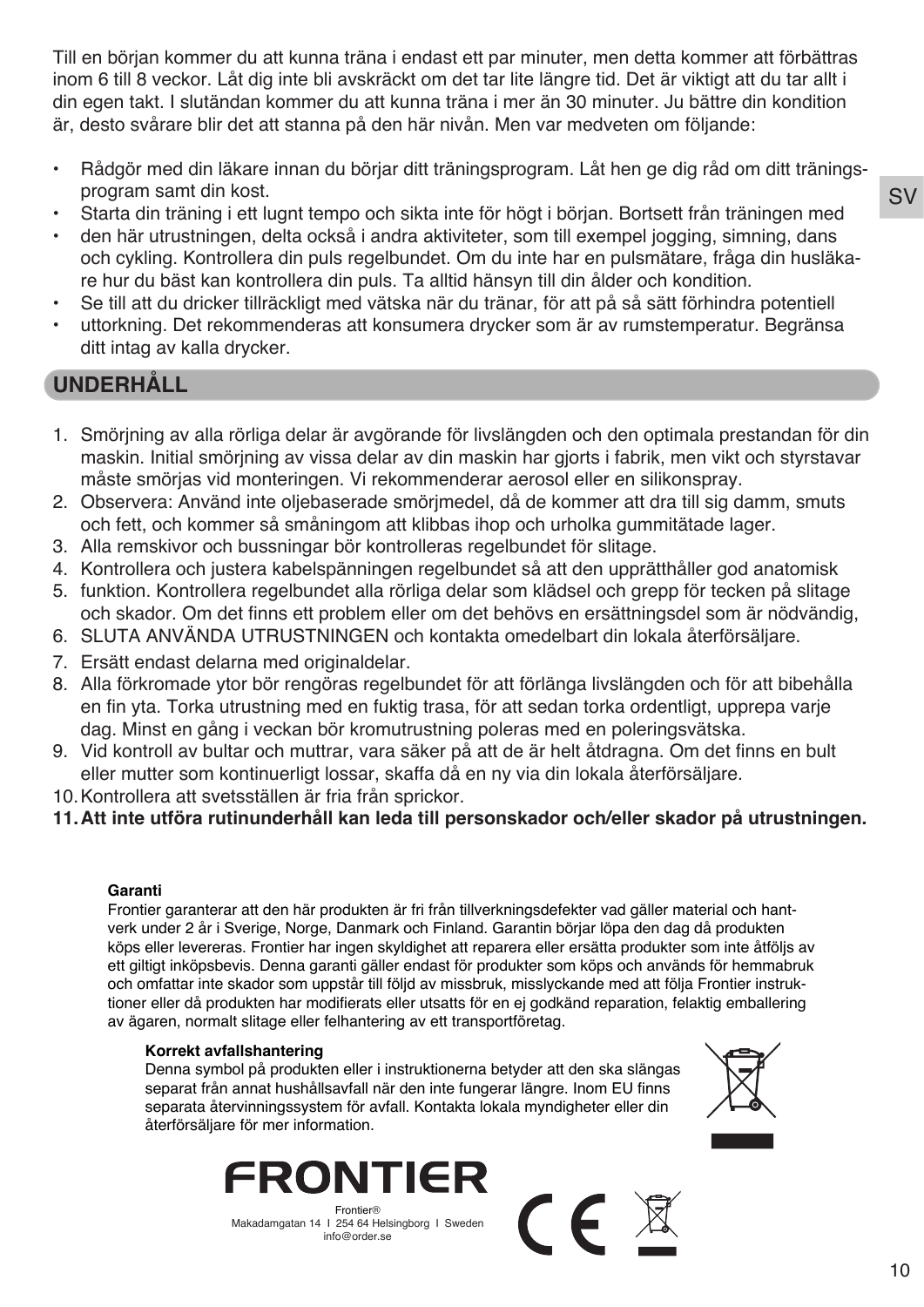## **VIGTIG SIKKERHEDSINFORMATION**

Du er givetvis ivrig efter at komme i gang med at bruge maskinen, så du kan få trænet. Brug dog lidt tid på at læse denne vejledning, så du ikke risikerer at gå på kompromis med din sikkerhed. Uopmærksomhed i blot ét sekund kan resultere i en ulykke, men denne kan også opstå, hvis du ikke tager nogle enkelte forholdsregler.

- **DA**
- 1. Læs, studér og forstå manualen og alle advarsler, der leveres med dette produkt. Det er også vigtigt for dig og andre, at I lærer maskinen at kende og følger de anbefalede træningsanvisninger før brug. En del af disse oplysninger finder du i denne manual samt hos din lokale forhandler.
- 2. Det er vigtigt, at du opbevarer denne manual og sørger for, at alle advarselsmærkater er intakte og læsbare.
- 3. Erstatningsmanual og advarselsmærkater kan erhverves hos din lokale forhandler.
- 4. Du kan anvende SVENSKNØGLEN og den INDVENDIGE UNBRAKONØGLE til montering af maskinen.
- 5. Konsultér altid din læge, inden du begynder et nyt træningsprogram.
- 6. Hvis brugeren af maskinen føler sig svimmel, får kvalme, har brystsmerter, eller oplever andre unormale symptomer, afsluttes træningen, og EN LÆGE KONTAKTES OMGÅENDE.
- 7. Hold alle lemmer samt hænder, fødder og langt hår væk fra alle de bevægelige dele.
- 8. Brug altid egnet træningstøj, når du træner. ANVEND IKKE morgenkåbe eller løstsiddende tøj, der eventuelt kunne blive fanget i maskinen. Løbe- eller aerobicsko er påkrævet.
- 9. Hvis du opdager fejl på maskinen, slidte eller beskadigede dele (såsom ledninger, remskiver, og tilslutningspunkter) under selve monteringen, eller når du anvender maskinen, bør maskinen slukkes øjeblikkeligt. Det gælder også, hvis du hører mærkelige lyde under driften. Udskift herefter de ødelagte dele. ANVEND IKKE maskinen, før problemet er løst. TAG HÅND OM DISSE DELE, DA DE LET SLIDES!
- 10.ADVARSEL: Max. vægt for brugere er 110 kg.
- 11.Varm op 5-10 minutter før hver træning og restituér efterfølgende 5-10 minutter. Dette bevirker, at din puls gradvist stiger og falder, hvilket forhindrer, at du overanstrenger dine muskler.
- 12.ADVARSEL: Brug UDSTYRET forsigtigt og påbegynd din træning skridt for skridt. Du vil nemt kunne få skader ved en forkert eller overdreven træning.
- 13.ADVARSEL: Det er vigtigt at holde børn og kæledyr væk fra UDSTYRET for at forhindre, at de skader sig selv.
- 14.ADVARSEL: Det anbefales, at gravide kvinder ikke anvender maskinen. Rådfør dig derfor med din læge, før du gør brug af maskinen.
- 15.ADVARSEL: Forældre og andre med ansvar for børn bør være bevidste om deres ansvar, da børnenes naturlige instinkter og forkærlighed for eksperimenter kan føre til situationer eller adfærd, som udstyret ikke er beregnet til.
- 16.ADVARSEL: Hvis børn får lov til at anvende udstyret, bør deres mentale og fysiske udvikling og frem for alt deres temperament tages i betragtning. De bør blive vejledt og instrueret, så de anvender udstyret på korrekt vis. Udstyret er under ingen omstændigheder egnet som legetøj.
- 17.Handicappede eller personer med fysiske vanskeligheder bør ikke anvende udstyret uden tilstedeværelse af et kvalificeret sundhedsfagligt personale eller en læge.
- 18.Brug udstyret på en fast og plan flade med en beskyttende belægning på gulvet eller tæppet. Grundet sikkerhedshensyn skal der være god plads rundt om udstyret, mindst 2 meter.
- 19.ADVARSEL: Hvis gulvet ikke er stabilt, må overfladen nivelleres. Udstyret må kun anvendes indendørs. MÅ IKKE ANVENDES i nærheden af vand eller udendørs.
- 20.ADVARSEL: EFTERLAD IKKE skarpe genstande uden for udstyret efter justeringen.
- 21.ADVARSEL: Når du justerer højdeniveauet, viser computeren, når de to pedaler er 170-195 mm fra underlaget. Er højdeniveauet ikke korrekt, viser displayet intet.
- 22.Kravene til elastikkerne er blot angivet for din reference.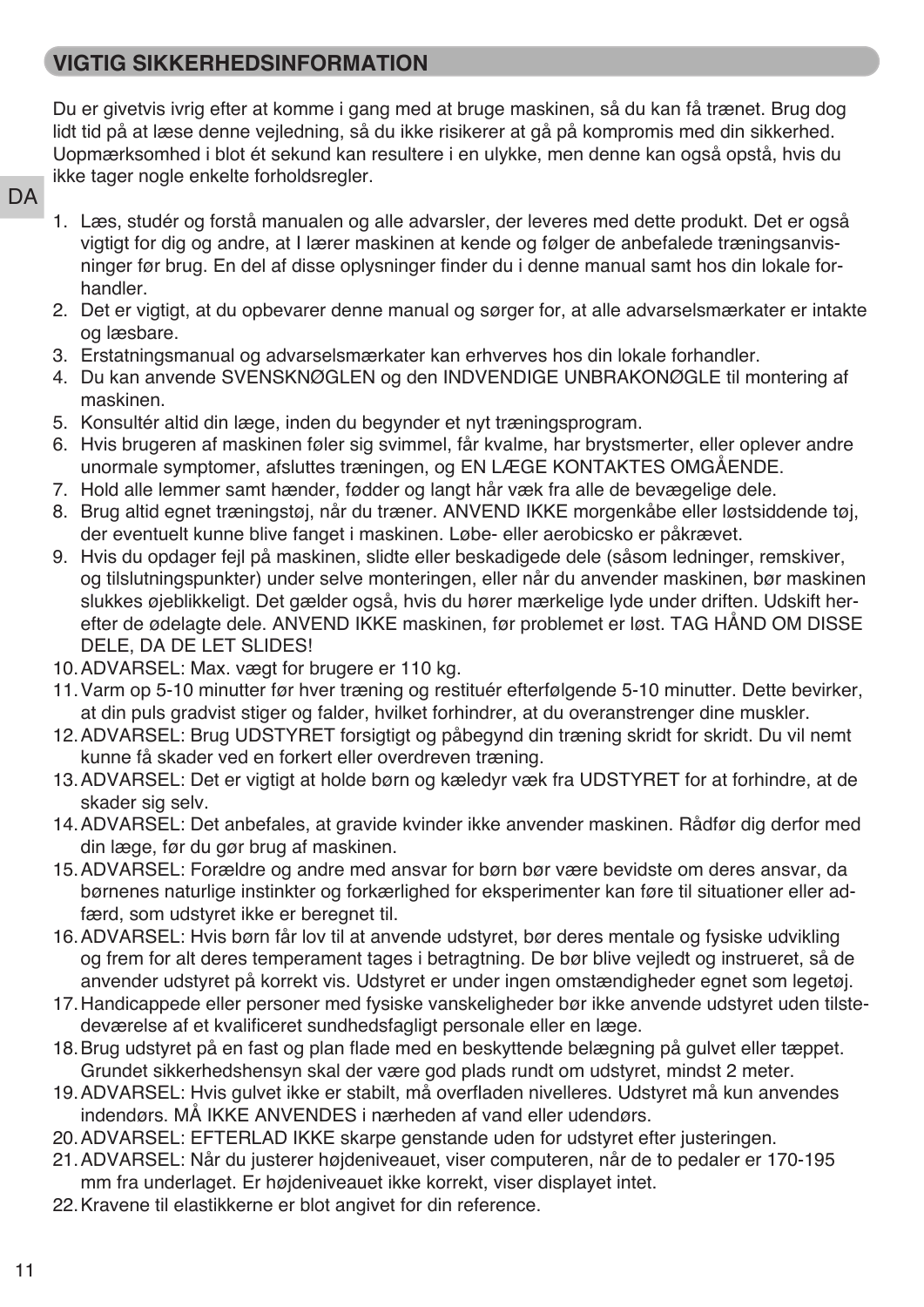## **SKITSE OVER DIAGRAM**

| <b>BESKRIVELSE</b>         | <b>MATERIALE</b> | <b>STK</b>              |
|----------------------------|------------------|-------------------------|
| 1. Hovedramme              | Q235             | 1                       |
| 2. Venstre fodstøtte       | Q235             | $\mathbf{1}$            |
| 3. Højre fodstøtte         | Q235             | $\mathbf{1}$            |
| 4. Fodpedal                | Plast            | $\overline{c}$          |
| 5. Hydraulisk cylinder     | Q235/Plast       | $\overline{c}$          |
| 6. Opsætning af elastikker | Tråd/Plast       | $\overline{2}$          |
| 7. Triangelknop M12X35     | Q235             | $\mathbf{1}$            |
| 8. Computer                | Metal/Plast      | $\mathbf{1}$            |
| 9. Stativ til computer     | Plast            | $\mathbf{1}$            |
| 10. Remskive med stang     | Q235             | $\mathbf{1}$            |
| 11. Remskive               | Plast            | $\mathbf{1}$            |
| 12. Kabelsæt               | Fe/Plast         | $\mathbf{1}$            |
| 13. Endedæksel $\Phi$ 50   | <b>Plast</b>     | $\overline{4}$          |
| 14. Stødabsorbering        | <b>Plast</b>     | $\overline{\mathbf{c}}$ |
| 15. Stor spændeskive       | Q235             | $\overline{2}$          |
| 16. Nylonleje              | Plast            | $\overline{4}$          |
| 17. Stor spændeskive       | Q235             | $\overline{c}$          |
| 18. Kuglehoved hylster     | <b>Plast</b>     | $\overline{c}$          |
| 19 Plasticbund             | Plast            | $\overline{c}$          |
| 20. Kolonne hoved M8X20    | Q235             | $\overline{2}$          |
| 21. Kuglehoved Bolt M8X40  | Q235             | $\overline{4}$          |
| 22. Pladeskrue ST4.8X20    | Q235             | $\overline{4}$          |
| 23. Sekskantmøtrik M10X50  | Q235             | $\mathbf{1}$            |
| 24. Spændeskive 08         | Q235             | 8                       |
| 25. Nylon Låsemøtrik M8    | Q235             | $\overline{4}$          |
| 26. Spændeskive 010        | Q235             | $\overline{c}$          |
| 27. Nylon Låsemøtrik M10   | Q235             | $\mathbf{1}$            |
| 28. Magnet                 | Fe/ Plast        | $\mathbf{1}$            |
| 29. Sensor                 | Metal/Plast      | $\mathbf{1}$            |
| 30. SkrueST3.5X10          | Q235             | $\overline{c}$          |
| 31. Kabelhylster           | Q235             | 1                       |



DA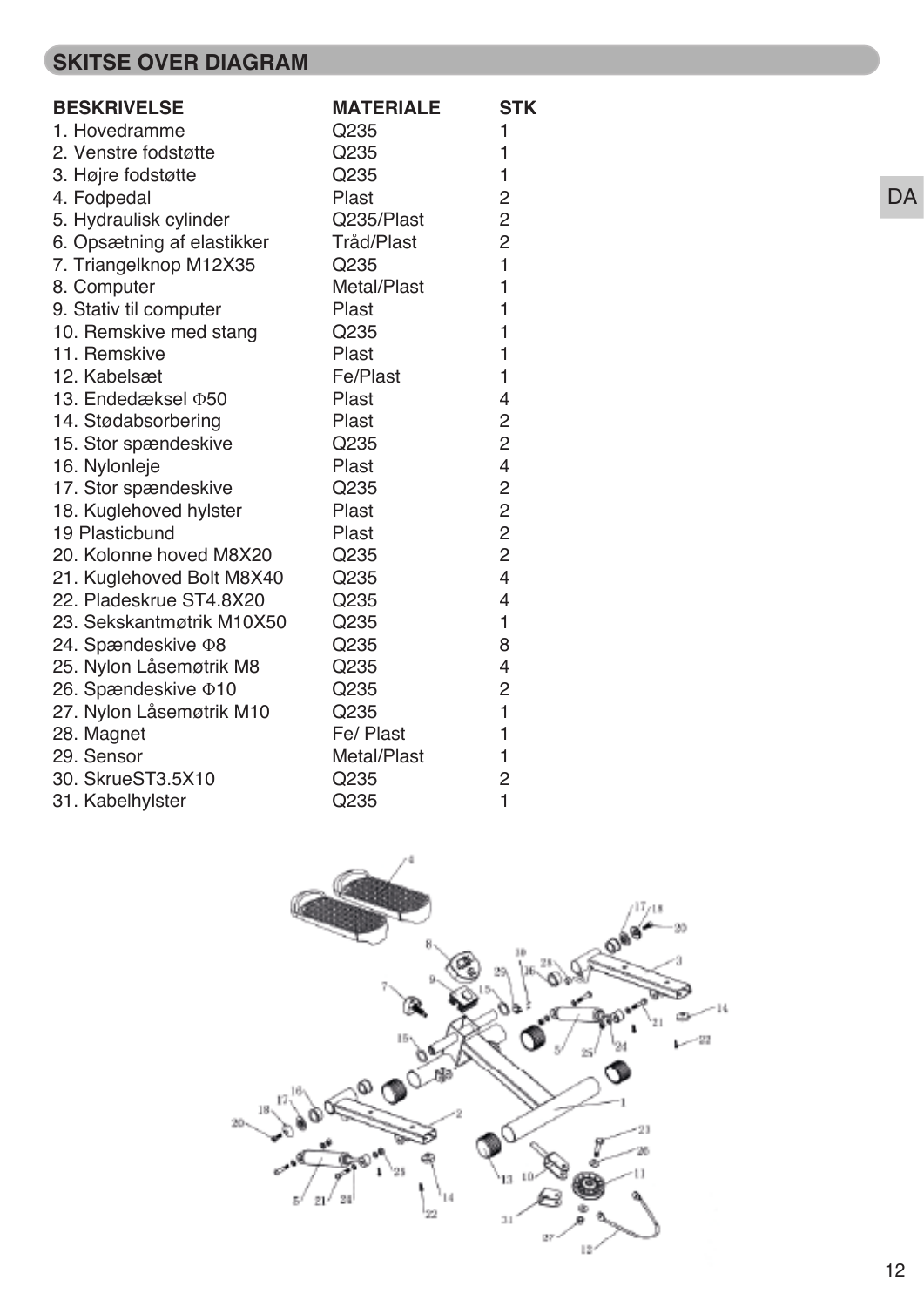## **INSTRUKTIONER FOR ANVENDELSE**

Dette udstyr har flere fordele. Det vil forbedre din fysiske kondition, tone dine muskler og vil medføre et vægttab, hvis anvendelsen af udstyret vel at mærke kombineres med en kaloriefattig diæt. Maskinen bidrager til at øge blodcirkulationen i kroppen og sikrer, at musklerne kommer til at arbejde. Dette vil også reducere risikoen for krampe og muskelskader. Det er tilrådeligt at lave et par strækøvelser, som vist nedenfor. Hver strækøvelse skal udføres i ca. 30 sekunder. Tving eller ryk ikke dine muskler i en strækøvelse.

**DA** 

| ________        |  |
|-----------------|--|
| SPECIFICATIONS: |  |
|                 |  |
|                 |  |
|                 |  |
|                 |  |
|                 |  |



#### **OVEDFUNKTIONER:**

- **MODE:** Denne funktion giver dig mulighed for at vælge og låse den funktion, du vil bruge. Nulstil alle funktionsværdier til nul ved at holde knappen nede i 3-4 sekunder (total nulstilling).
- **RESET:** Maskinen går tilbage til grundindstillingen og gendanner, når du trykker på knappen (HVIS TILGÆNGELIG).)

#### **PROCEDURER VED DRIFT:**

#### **AUTO ON/OFF:**

- Systemet starter, når en af knapperne aktiveres, eller når du begynder at træde i pedalerne.
- Systemet slukker automatisk, når hastighedssensoren ikke har noget signal, eller hvis ingen af knapperne er blevet aktiveret i ca. 4 minutter.er

#### **RESET:**

• Maskinen kan nulstilles ved at udskifte batterierne eller ved at holde knappen MODE inde i 3 sekunder.

#### **FUNKTION:**

- 1. COUNT: Viser antal step på displayet
- 2. SELECT: Brug MODE-knappen til at vælge følgende funktioner: TIME, CALORIES, REPS/MIN SCAN, CALORIES
- 3. Tryk på MODE-knappen, indtil du ser CAL.
	- Når hastighedssensorerne modtager et signal, begynder kalorieoptællingen.
	- Opdateres automatisk, når træningen påbegyndes.

#### **BATTERI.**

• Hvis du har problemer med at aflæse displayet, skal du udskifte batterierne for at få et bedre resultat. Displayet bruger et batteri.

#### **SÅDAN UDSKIFTER MAN BATTERIET**

- 1. Fjern batteridækslet og placér et AA-batteri i batterirummet på bagsiden af skærmen, se illustrationen nedenfor.
- 2. Sørg for, at batteriet er placeret korrekt. Batterifjedrene skal være i kontakt med batteriet.
- 3. Sæt batteridækslet på og sørg for, at det er forsvarligt lukket.
- 4. Batteriets levetid er ca. 1 år ved normal brug.
- 5. Hvis displayet er ulæseligt, eller hvis der kun vises nogle segmenter, fjernes batterierne. Vent 15 sekunder, før du geninstallerer.
- 6. Når batterierne tages ud, slettes al hukommelse.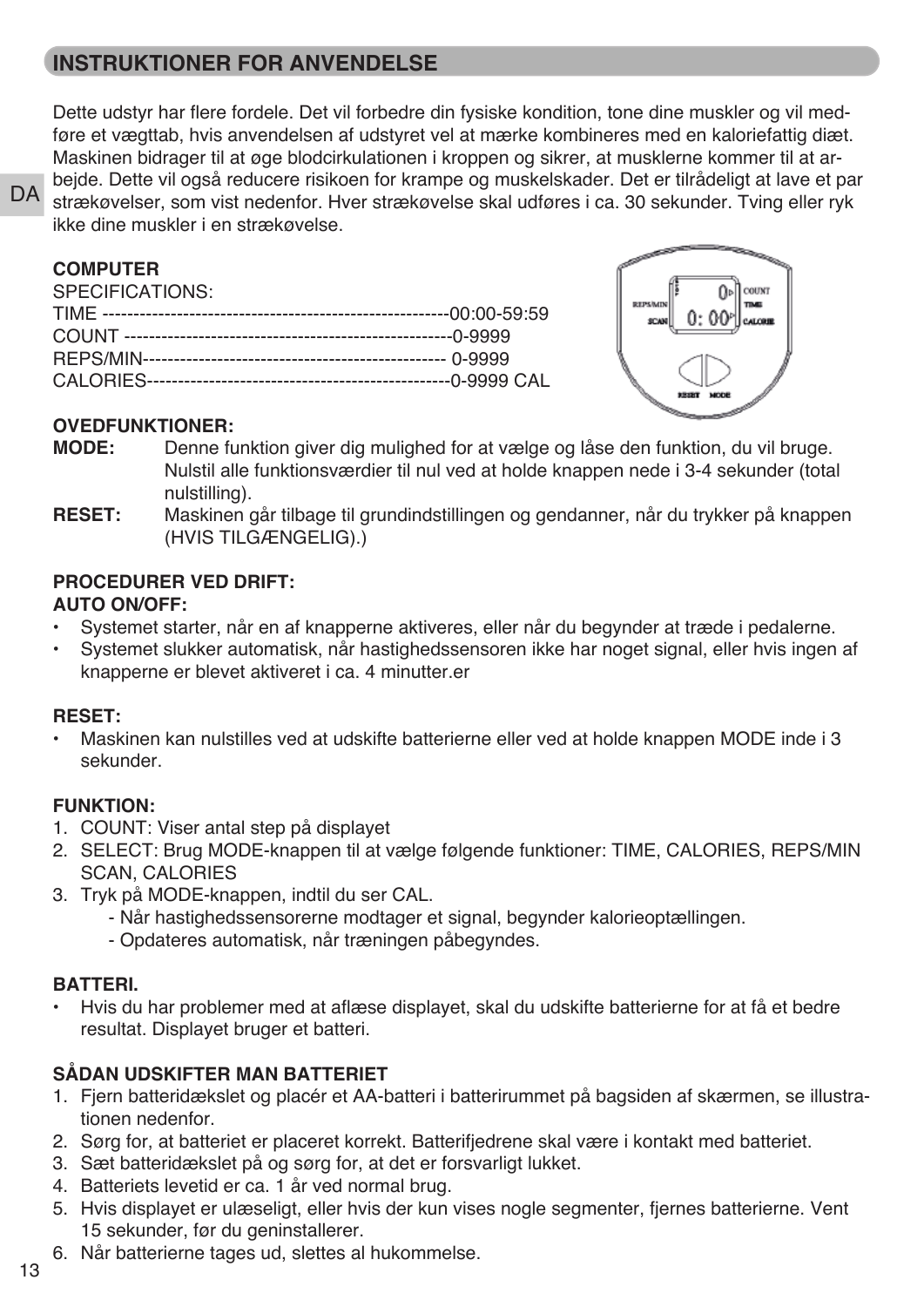## **SÅDAN ANVENDER DU STEPMASKINEN**

- 1. Du skal først placere dine fødder på pedalerne (# 4). Herefter kan du gå på stedet.
- 2. Du kan justere grebet (#7), så du ændrer højden på pedalerne (#4).
- 3. Vrid grebet til "+" for at hæve pedalens position.
- 4. Vrid grebet til "-" for at sænke pedalens position.
- **DA** 5. Du kan anvende elastikkerne (#6) til at træne dine arme, samtidigt med at du stepper. Se billederne nedenfor.



#### **Almen information og træningstips**

#### **Konsultér din læge**

Før du anvender dette træningsudstyr, anbefales det, at du først gennemgår en fysisk undersøgelse hos din læge eller en specialist. Inden du begynder at praktisere regelmæssige øvelser på dette udstyr, skal du først have din læges godkendelse. Hvis du oplever ubehag under din træning på udstyret, skal du straks kontakte din læge. En fornuftig anvendelse, det vil sige en ansvarlig brug af dette udstyr, er yderst vigtig. Sørg for, at ingen børn leger omkring udstyret, når det anvendes. Sørg også for at opbevare udstyret på et sikkert sted, uden for børns rækkevidde.

#### **Bær behageligt tøj**

Bær altid behageligt tøj, når du anvender udstyret, herunder velegnede sko. Bær ikke løstsiddende tøj, der kan rives itu under brug.

#### **Undersøg dit udstyr**

Inden du anvender udstyret, skal du sikre dig, at alle bolte og møtrikker er spændt korrekt. Kontrollér regelmæssigt udstyret, så det holdes i god stand.

#### **Bestem dit eget tempo.**

Intensitetsniveauet af din træning på dette udstyr afhænger af din egen kondition. Hvis du ikke har trænet i et par år, eller hvis du er overvægtig, anbefales det, at du starter langsomt op med kun et par minutter om ugen. I første omgang vil du være i stand til at træne i et par minutter, men dette vil bedres i løbet af 6 til 8 uger. Bliv dog ikke afskrækket, hvis resultatet lader vente på sig. Det er vigtigt, at du tager træningen i dit eget tempo. I sidste ende vil du være i stand til at træne i mere end 30 minutter. Jo bedre din kondition er, desto sværere bliver det at forbedre sig. Men vær opmærksom på følgende: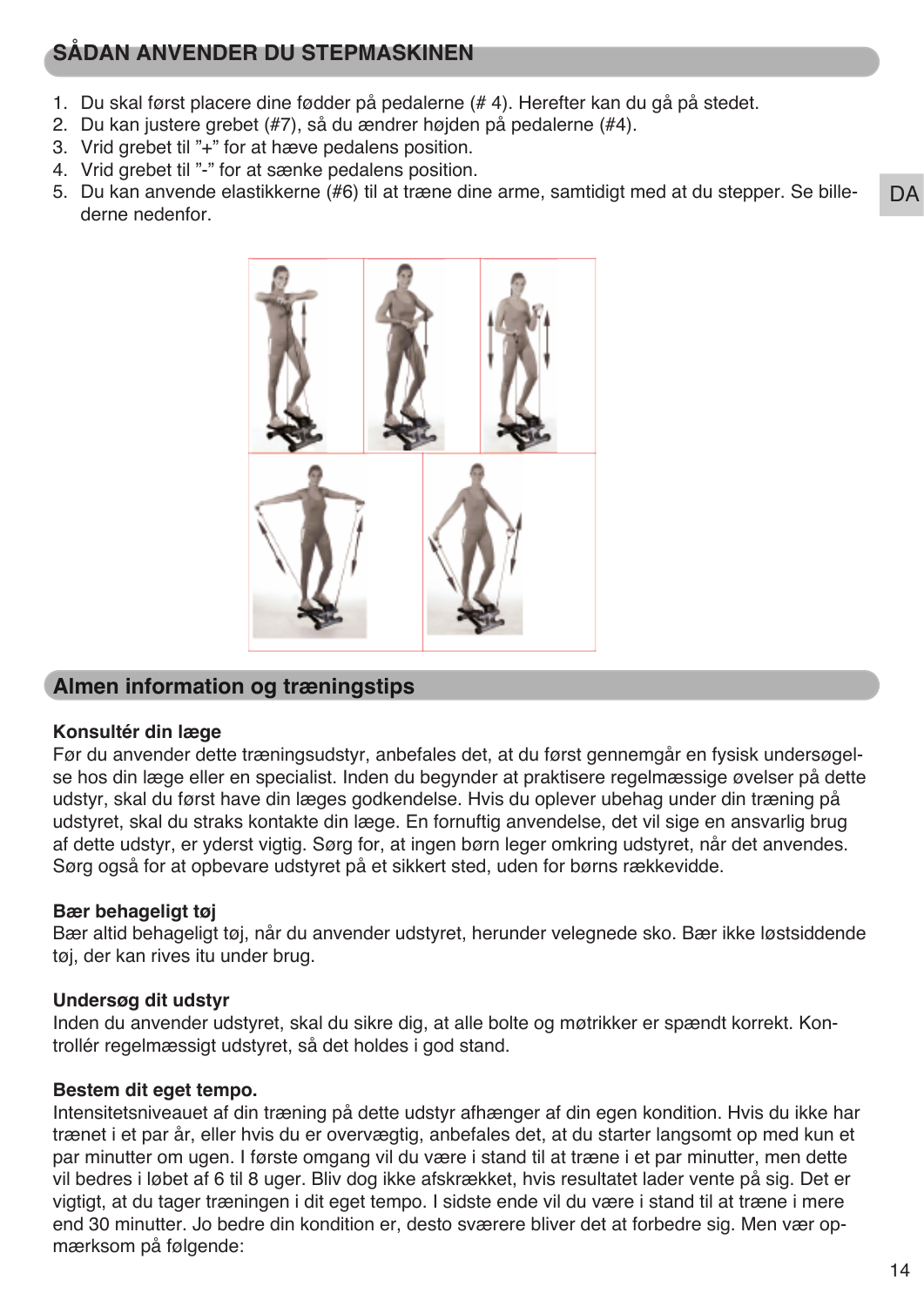- Konsultér din læge inden opstart af træningsprogrammet. Lad lægen rådgive dig om din træning og kost.
- Start din træning i et let tempo og sigt ikke for højt i opstartsperioden. Kombinér din træning på dette udstyr med aktiviteter, såsom jogging, svømning, dans og cykling. Tjek din puls regelmæssigt. Har du ikke en pulsmåler, så spørg din læge, hvordan du bedst kan måle din puls. Tag altid hensyn til alder og kondition.
- D<sub>A</sub> • Sørg for at drikke nok væske under træningen, så du forhindrer en mulig dehydrering. Det anbefales at indtage drikkevarer, der har stuetemperatur. Begræns indtaget af kolde drikke.

#### **VEDLIGEHOLD**

- 1. Smøring af alle bevægelige dele er afgørende for maskinens levetid og optimale ydeevne. Fabrikanten har foretaget en grundlæggende smøring af de forskellige dele på maskinen, men vægten og styrestænger skal smøres under monteringen. Vi anbefaler spray eller en silikonespray.
- 2. OBS: Brug ikke oliebaserede smøremidler, da disse vil tiltrække støv, snavs og fedt. I sidste ende vil dette ødelægge de gummiforseglede lejer.
- 3. Alle remskiver og bøsninger skal kontrolleres regelmæssigt for slitage.
- 4. Kontrollér og justér kabelspændingen regelmæssigt, så produktet opretholder en god anatomisk funktion. Kontrollér alle bevægelige dele samt beklædning og greb for tegn på slitage eller beskadigelse. Hvis der findes fejl, eller hvis det er nødvendigt at montere en nødvendig reservedel, MÅ UDSTYRET IKKE ANVENDES, kontakt din lokale forhandler. Udskift kun de enkelte dele med originale reservedele.
- 5. Alle forkromede overflader skal rengøres regelmæssigt for at forlænge levetiden og for at opretholde en pæn overflade. Tør udstyret med en fugtig klud, tør grundigt efter, gentag hver dag. Mindst én gang om ugen bør kromudstyret poleres med en poleringsvæske.
- 6. Ved kontrol af bolte og møtrikker er det vigtigt, at de er strammet korrekt. Hvis der er en bolt eller møtrik, der konstant løsner sig, så få en ny fra din lokale forhandler.
- 7. Kontrollér, at svejsningerne er fri for revner.
- **8. Hvis der ikke udføres en rutinemæssig vedligeholdelse, kan dette medføre personskade og/eller skader på udstyret.**

#### **Garanti**

Frontier garanterer at dette produkt ikke har nogen fremstillingsfejl i forhold til materiale og forarbejdning. Garantien gælder i to år i Sverige, Norge, Danmark og Finland. Garantien begynder fra den dag hvor produktet købes eller leveres. Frontier er ikke forpligtet til at reparere eller erstatte produkter som ikke er ledsaget af et gyldigt købsbevis. Denne garanti gælder kun for produkter som er købt og brugt derhjemme, og den omfatter ikke skader som er opstået som følge af misbrug, manglende opmærksomhed på Frontier instruktioner, modifikationer, ikke-godkendte reparationer, forkert indpakning fra ejerens side, normal slitage eller fejlhåndtering hos et transportfirma.

 $\epsilon$ 

#### **Korrekt affaldshåndtering**

Dette symbol på produktet eller i instruktionerne betyder at det skal smides ud separat fra andet husaffald, når det ikke fungerer længere. I EU findes separate genbrugssystemer for affald. Kontakt de lokale myndigheder eller din sælger for mere information.





Makadamgatan 14 I 254 64 Helsingborg I Sweden info@order.se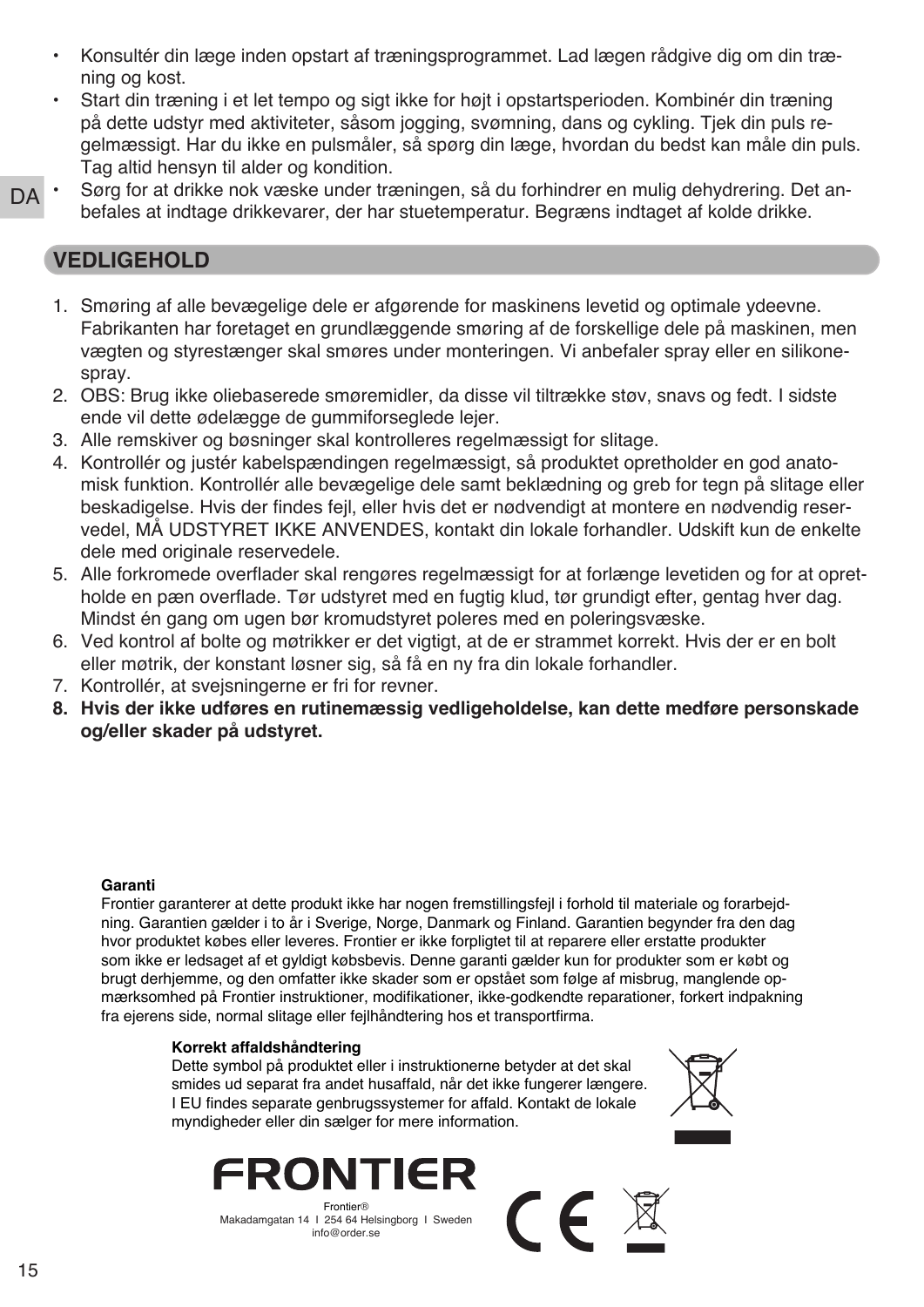## **VIKTIG SIKKERHETSINFORMASJON**

Uansett hvor entusiastisk du er etter å begynne å bruke maskinen din og trene, sett av litt tid for å forsikre deg om at du ikke risikerer sikkerheten din. Et sekunds manglende oppmerksomhet kan resultere i en ulykke. Det kan også skje ulykker dersom du ikke tar noen enkle forholdsregler.

- 1. Les, studer og forstå bruksanvisningen og alle advarsler som følger med dette produktet. Det er også viktig for deg selv og andre å lære å kjenne maskinen og å følge de anbefalte treningsinstruksjonene før bruk.
- 2. En del av informasjonen finner du i denne bruksanvisningen, samt hos din lokale forhandler.
- 3. Det er viktig at du beholder denne bruksanvisningen og sørger for at alle advarselsetiketter er hele og lesbare. Erstatningsbruksanvisning og advarselsetiketter finnes hos din lokale forhandler.
- 4. Du kan bruke SKIFTENØKKEL og den INDRE UNBRAKONØKKELEN til montering av maskinen.
- 5. Rådfør deg alltid med lege før du begynner på et nytt treningsprogram.
- 6. Om brukeren føler seg svimmel, kvalm, får smerter i brystet eller opplever andre unormale symptomer, avslutt treningen og KONTAKT LEGE UMIDDELBART. 6. Hold alle lemmer, hender, føtter, og langt hår i god avstand fra alle bevegelige deler.
- 7. Bruk alltid klær tilpasset trening når du mosjonerer. BRUK IKKE morgenkåpe eller løse klær som kan sette seg fast i maskinen. Jogge-, eller aerobic-sko er et must.
- 8. Om du skulle finne noen feil på maskinen, deler som er utslitte eller skadede, (som f.eks. strømledninger, reimskiver eller tilkoblingspunkter) under montering eller ved kontroll av maskinen din, eller om du hører uvante lyder fra maskinen i drift – stopp umiddelbart. Bytt ut de ødelagte delene. BRUK IKKE maskinen før problemet er rettet på. TA VARE PÅ DISSE DELENE ET-TERSOM DE FORT SLITES UT!
- 9. Kun egnet for hjemmebruk.
- 10.ADVARSEL: Maksimal vekt for brukeren er 100kg.
- 11.Varm opp 5 til 10 minutter før hver treningsøkt og trapp ned i 5 til 10 minutter etterpå. Dette fører til at pulsen din langsomt øker og minsker, samt forhindrer at du overanstrenger musklene dine.
- 12.ADVARSEL: Bruk UTSTYRET forsiktig og begynn treningen din steg for steg. Husk at man fort kan få skader ved feilaktig eller overdreven trening.
- 13.ADVARSEL: Det er viktig å holde barn og husdyr borte fra UTSTYRET for å unngå at de skader seg.
- 14.ADVARSEL: Gravide kvinner anbefales å ikke bruke maskinen. Rådfør deg med lege før bruk.
- 15.ADVARSEL: Foreldre og andre med ansvar for barn bør være bevisste ansvaret sitt. Barns naturlige instinkt og forkjærlighet for å eksperimentere kan føre til situasjoner eller oppførsel som treningsutstyret ikke er beregnet for.
- 16.ADVARSEL: Om barn tillates å bruke utstyret, bør deres psykiske og fysiske utvikling og fremfor alt deres temperament tas med i beregning. De bør guides og instrueres hvordan de på korrekt vis skal bruke utstyret. Utstyret passer under ingen omstendigheter som barneleke.
- 17.Handikappede eller personer med fysiske vanskeligheter bør ikke bruke utstyret uten nærvær av kvalifisert medisinsk personell eller lege.
- 18.Bruk utstyret på et fast, jevnt underlag med et beskyttende lag på gulvet eller teppet ditt. For å garantere sikkerheten, bør utstyret ha minst 2 meters fri plass rundt seg.
- 19.ADVARSEL: Om gulvet ikke er stabilt, jevn til overflaten. Utstyret kan kun brukes innendørs. BRUK DEN IKKE i nærheten av vann eller utendørs.
- 20.ADVARSEL: ETTERLAT INGEN skarpe gjenstander utenfor utstyret etter justering.
- 21.ADVARSEL: Når du justerer høyden kommer dataen til å vise når de to pedalene er 170-195 mm fra underlaget. Dersom høyden ikke er korrekt justert kommer ikke displayet til å starte.
- 22.Kravene for elastiske bånd fungerer kun som referanse.

NO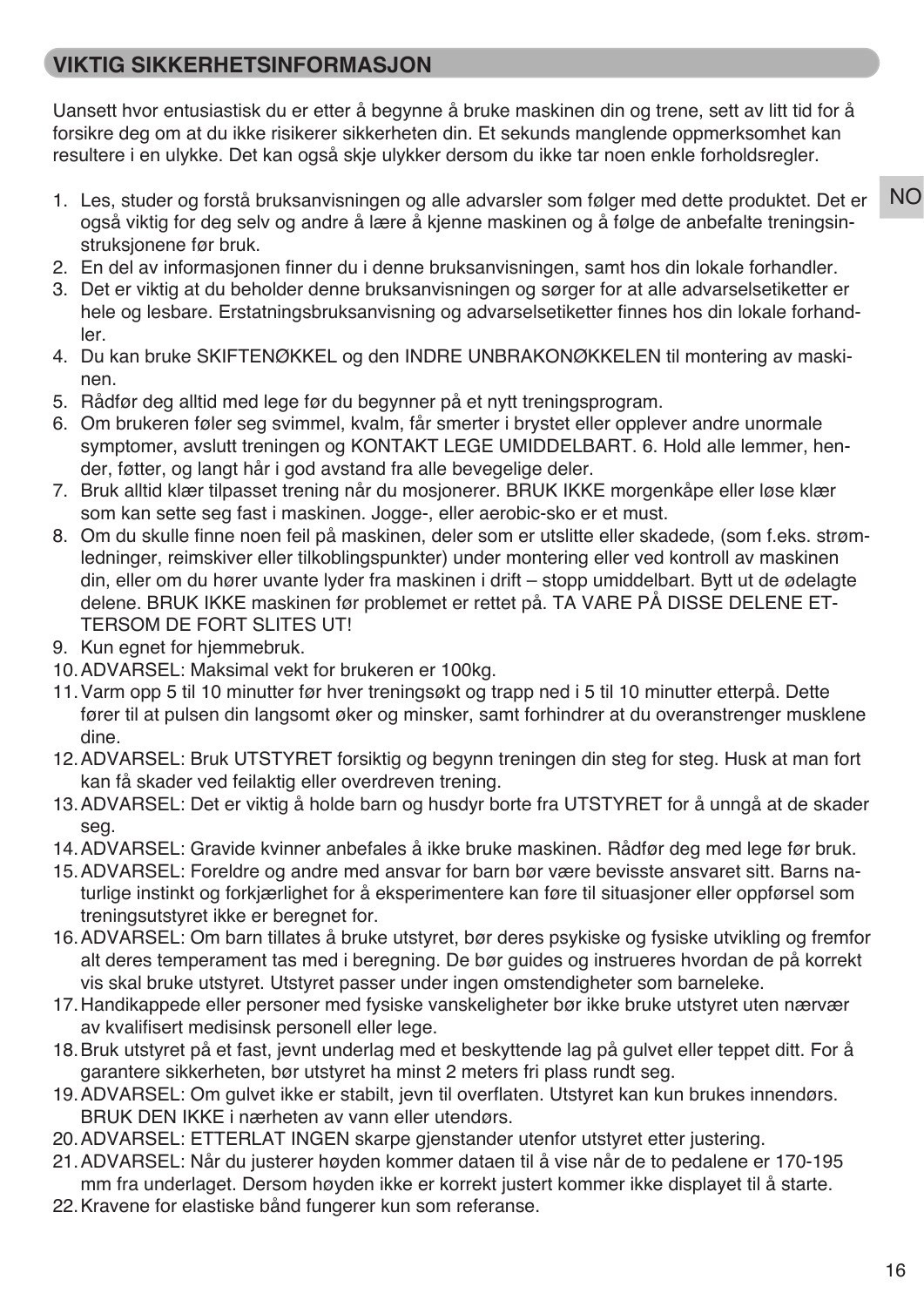## **SKISSE AV DIAGRAM**

|           | <b>BESKRIVELSE</b>            | <b>MATERIALE</b> | STK.                     |
|-----------|-------------------------------|------------------|--------------------------|
|           | 1. Hovedramme                 | Q235             | 1                        |
|           | 2. Venstre fotstøtte          | Q235             | 1                        |
|           | 3. Høyre fotstøtte            | Q235             | 1                        |
| <b>NO</b> | 4. Fotpedal                   | Plast            | $\overline{c}$           |
|           | 5. Hydraulisk sylinder        | Q235/Plast       | $\overline{c}$           |
|           | 6. Elastisk rep oppsett       | Tråd/Plast       | $\overline{2}$           |
|           | 7. Triangel knopp M12X35      | Q235             | $\mathbf{1}$             |
|           | 8. Data                       | Metall/Plast     | $\mathbf{1}$             |
|           | 9. Datastativ                 | <b>Plast</b>     | 1                        |
|           | 10. Reimskive med stang       | Q235             | 1                        |
|           | 11. Reimskive                 | <b>Plast</b>     | 1                        |
|           | 12. Kabelsett                 | Fe/Plast         | 1                        |
|           | 13. Endestykke ¢50            | <b>Plast</b>     | $\overline{4}$           |
|           | 14. Støtfanger                | <b>Plast</b>     | $\overline{c}$           |
|           | 15. Stor skive                | Q235             | $\overline{2}$           |
|           | 16. Nylonlager                | <b>Plast</b>     | $\overline{4}$           |
|           | 17. Stor skive                | Q235             | $\overline{c}$           |
|           | 18. Kulehode hylse            | <b>Plast</b>     | $\overline{c}$           |
|           | 19. Plast Base                | <b>Plast</b>     | $\overline{c}$           |
|           | 20. Kolonn sekskantbolt M8X20 | Q235             | $\overline{2}$           |
|           | 21. Kulehode Bolt M8X40       | Q235             | $\overline{\mathcal{A}}$ |
|           | 22. Metallskrue ST4.8X20      | Q235             | $\overline{4}$           |
|           | 23. Sekskantbolt M10X50       | Q235             | $\mathbf{1}$             |
|           | 24. Skive <b>Φ8</b>           | Q235             | 8                        |
|           | 25. Nylon Låsmutter M8        | Q235             | $\overline{4}$           |
|           | 26. Skive $\Phi$ 10           | Q235             | $\overline{2}$           |
|           | 27. Nylon Låsmutter M10       | Q235             | 1                        |
|           | 28. Magnet                    | Fe/ Plast        | 1                        |
|           | 29. Sensor                    | Metall/Plast     | 1                        |
|           | 30. Skrue ST3.5X10            | Q235             | $\overline{2}$           |
|           | 31. Kabelhylle                | Q235             | 1                        |

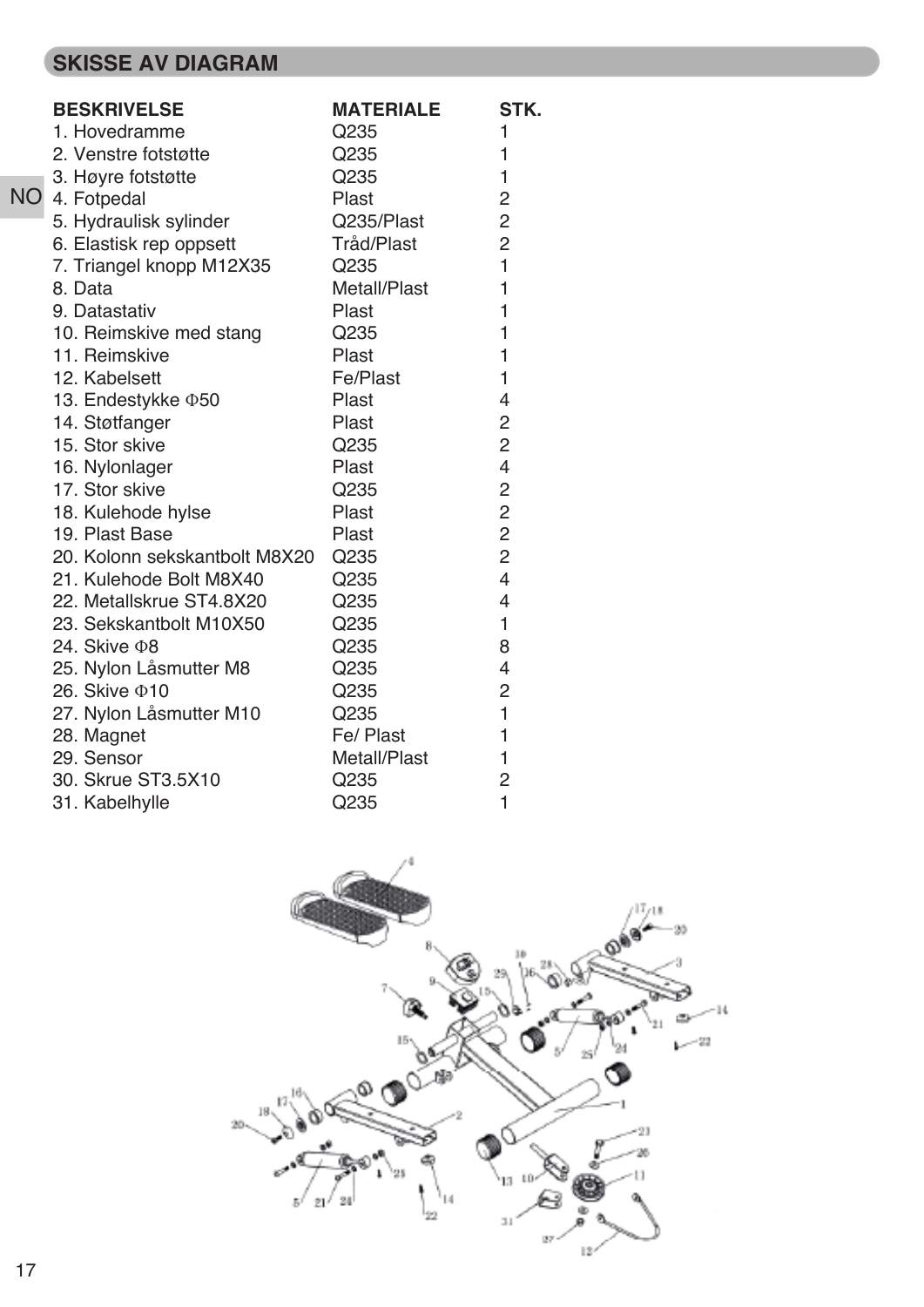## **INSTRUKSJONER FOR BRUK**

Dette utstyret fører med seg flere fordeler. Det kommer til å forbedre din fysiske kondisjon, forfine musklene dine og å hjelpe deg med å gå ned i vekt i samband med en kalorikontrollert diett. Maskinen hjelper til med å øke blodsirkulasjonen i kroppen og sørger for at musklene får jobbe. Det kommer også til å minske risikoen for krampe og muskelskade. Det passer å gjøre noen utstrekningsøvelser som vises nedenfor. Hver utstrekningsøvelse bør gjøres i cirka 30 sekunder. Ikke tving eller rykk musklene dine inn i en utstrekningsøvelse.

#### **DATA**

SPECIFICATIONS:



#### **HOVEDFUNKTIONER:**

MODE: Denne knappen lar deg velge og låse den funksjonen som du vil bruke. For å tilbakestille alle funksjonsverdier til null, hold knappen inn i 3-4 sek (total tilbakest.).

RESET: Maskinen går tilbake til grunnleggende modus og tilbakestilles når du trykker på knappen. (OM DEN FINNES)

## **PROSEDYRER VED DRIFT:**

#### **AUTO ON/OFF**

- Systemet starter når en av knappene aktiveres eller når du begynner å tråkke.
- Systemet slås automatisk av når hastighetssensoren ikke får noe signal eller om ingen knapper er blitt trykt på i løpet av omtrent 4 minutter.

#### **RESET**

• Maskinen kan tilbakestilles ved å bytte batteriene eller holde inn MODE-knappen i 3 sekunder.

#### **FUNKSJON**

- 1. COUNT: Viser antall tråkk på displayet.
- 2. SELECT: Bruk MODE-knappen for å velge funksjoner som følger: TIME, CALORIES, REPS/ MIN, SCAN
- 3. CALORIES: Trykk på MODE-knappen til du ser CAL.
	- Når fartssensorene får et signal, startes kaloritellingen.
	- Summeres automatisk når treningen starter.

#### **BATTERI**

- Har du problemer med å lese displayet, vennligst bytt ut batteriet for bedre resultat.
- Dette displayet bruker ett batteri.

#### **HVORDAN MAN TAR UT BATTERIET:**

- 3. Fjern batterilokket og sett ett AA-batteri i batteriluken på bildeskjermens bakside, se illustrasjonen nedenfor.
- 4. Forsikre deg om at batteriet er riktig satt i og at batterifjærene er i kontakt med batteriet.
- 5. Sett tilbake batteriluken og pass på at den er godt lukket.
- 6. Batteriets livslengde er på ca. 1 år ved normal bruk.
- 7. Om displayet er uleselig eller dersom kun visse deler vises, ta ut batteriet og vent i 15 sek. før du setter det inn igjen.
- 8. Ved å ta ut batteriet slettes hele datahukommelsen.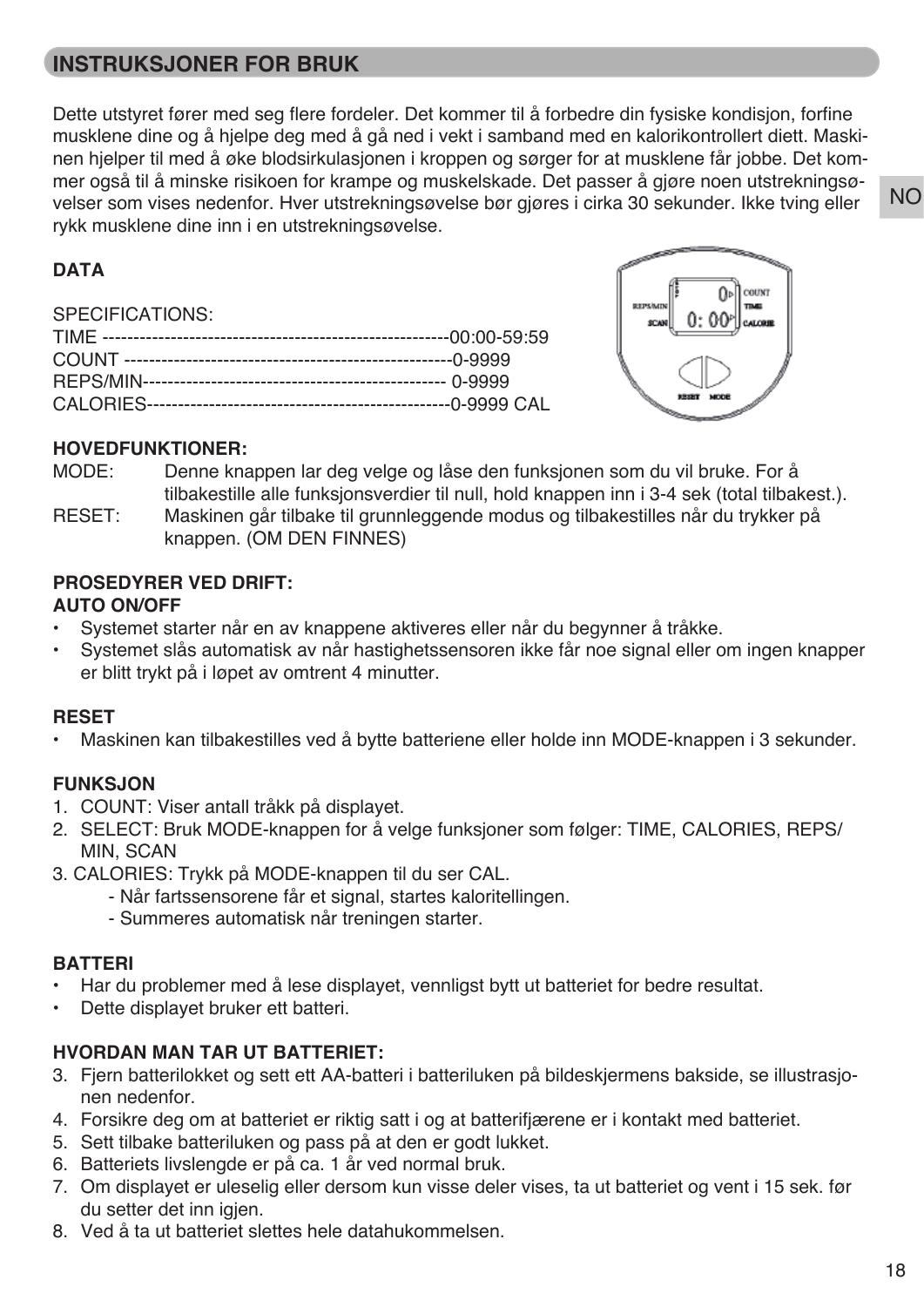## **HVORDAN DU BRUKER TRAPPEMASKINEN**

- 1. Sett først føttene dine på pedalene (#4), så kan du begynne å gå på stedet.
- 2. Du kan justere innstillingen (#7) for å endre høyden på pedalene (#4).
- 3. Vri innstillingen til "+", for å høyne pedalens posisjon.
- 4. Vri innstillingen til "-", for å senke pedalens posisjon.
- NO 5. Du kan bruke de elastiske båndene (# 6) for å trene armene dine samtidig som du tråkker. Se bildene nedenfor.



## **Generell informasjon og treningsråd**

#### **Rådfør deg med lege**

Før du begynner å bruke dette treningsutstyret, anbefales det at du først gjennomgår en fysisk undersøkelse av legen din eller en spesialist. Før du begynner med regelmessige øvelser på dette utstyret, må du først få leges godkjennelse. Om du føler ubehag under treningen din på utstyret, må du umiddelbart kontakte legen din. Fornuftig bruk, det vil si en ansvarsfull bruk av dette utstyret er svært viktig. Sørg for at det ikke befinner seg noen barn i nærheten når du bruker dette utstyret. Pass dessuten på å oppbevare utstyret på en trygg plass utilgjengelig for barn.

#### **Bruk komfortable klær**

Bruk alltid komfortable klær når du bruker utstyr, inklusive treningssko. Bruk ikke løst sittende klær som kan rives i stykker under bruk.

#### **Undersøk utstyret ditt**

Pass på at alle muttere og bolter er godt strammet før du bruker utstyret ditt. Det er svært viktig å ta regelmessig hånd om maskinen for å beholde den i en godt stand.

#### **Bestem din egen takt**

Intensitetsnivået i treningen på dette utstyret avhenger av din egen kondisjon. Om du ikke har trenet på noen år eller om du er overvektig, anbefales det at du begynner langsomt med bare et par minutter i uken. I begynnelsen kommer du til å kun kunne trene i et par minutter, men dette vil forbedres i løpet av 6 til 8 uker. La deg ikke avskrekkes om det tar litt tid. Det er viktig at du følger din egen takt. Til syvende og sist kommer du til å kunne trene i mer enn 30 minutter. Jo bedre kondisjonen din er, desto vanskeligere blir det å stoppe på dette nivået. Men var klar over følgende: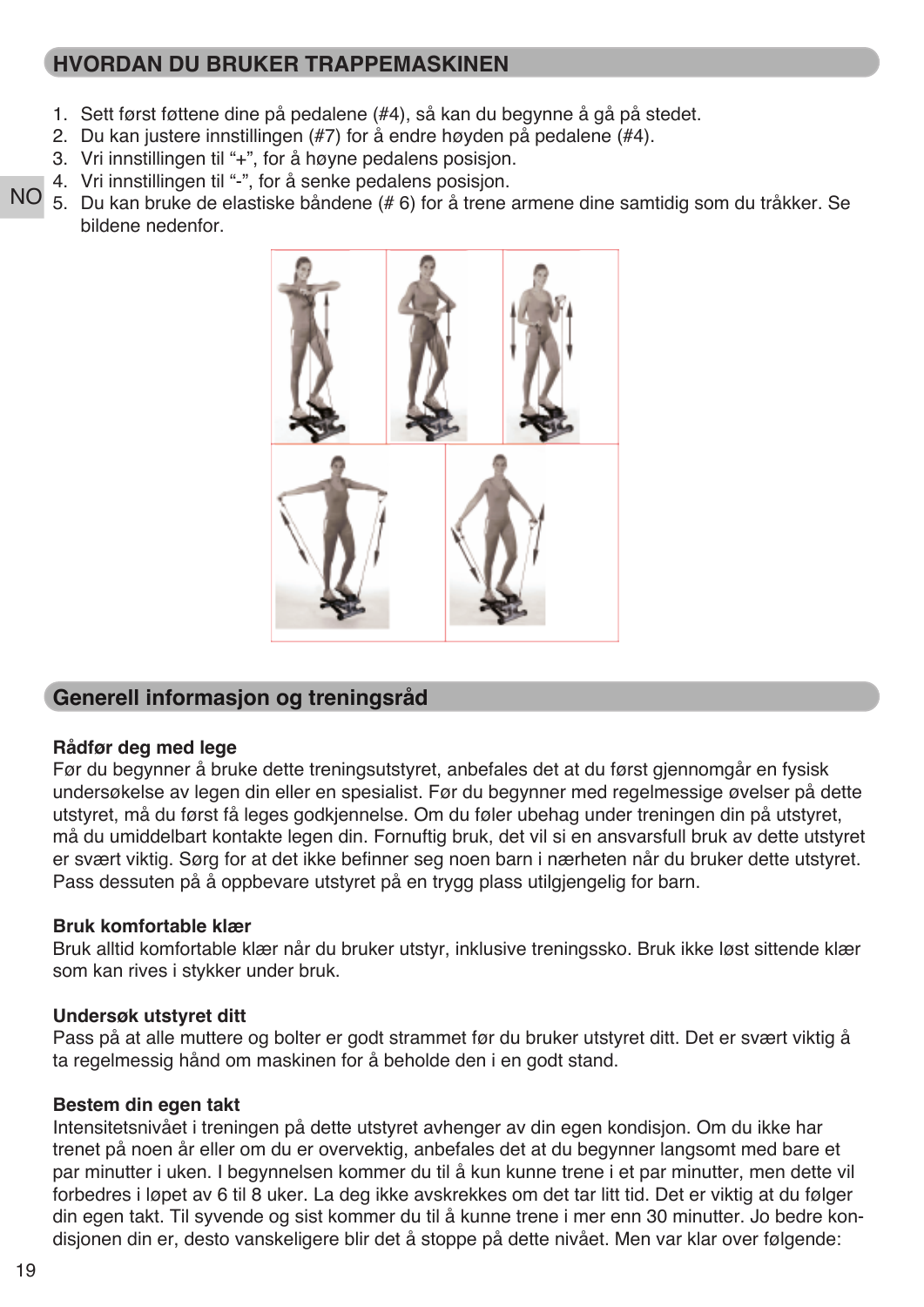- Rådfør deg med lege før du begynner treningsprogrammet ditt. La hen gi deg råd om treningsprogrammet samt kostholdet ditt.
- Start treningen din i et rolig tempo og sikt ikke for høyt i begynnelsen. Utfør også andre aktiviteter i tillegg til treningen med dette utstyret, som for eksempel jogging, svømming, dans og sykling. Kontroller pulsen din regelmessig. Om du ikke har en pulsmåler, spør legen din om hvordan du best kan kontroller pulsen din. Ta alltid hensyn til egen alder og kondisjon.
- Husk å drikke tilstrekkelig med væske når du trener, for slik sett å forhindre en potensiell uttørking. Det anbefales å innta drikke som er romtemperert. Begrens inntaket av kalde drikker.

#### **VEDLIKEHOLD**

- 1. Smøring av alle bevegelige deler er avgjørende for livslengden og den optimale ytelsen av maskinen din. Førstegangssmøring av visse deler av maskinen din er allerede blitt gjort under produksjonen, men vekt og styrestaver må smøres ved monteringen. Vi anbefaler aerosol eller en silikonspray.
- 2. OBS: Bruk ikke oljebaserte smøremiddel ettersom disse vil ta til seg støv, smuss og fett. Dette vil på sikt klebes sammen og svekke gummiforseglede lager.
- 3. Alle reimskiver og foringer bør kontrollers regelmessig for slitasje.
- 4. Kontroller og juster kabelspenningen regelmessig slik at den opprettholder en god anatomisk funksjon. Kontroller regelmessig alle bevegelige deler som trekk og grep etter tegn på slitasje og skader. Om du oppdager et problem eller om det er nødvendig med en erstatningsdel, STOPP BRUKEN AV UTSTYRET og kontakt umiddelbart din lokale forhandler. Erstatt kun delene med originale deler.
- 5. Alle forkrommede overflater bør rengjøres regelmessig for å forlenge livslengden og for å opprettholde en fin overflate. Tørk utstyret med en fuktig klut, for deretter å tørke godt.
- 6. Gjenta hver dag. Minst én gang i uken bør kromutstyr poleres med poleringsvæske.
- 7. Ved kontroll av bolter og muttere, vær sikker på at de er godt strammet til. Om en bolt eller mutter kontinuerlig løsner, skaff en ny fra din lokale forhandler.
- 8. Kontroller at sveiseskjøtet er uten sprekker.
- **9. Hvis der ikke udføres en rutinemæssig vedligeholdelse, kan dette medføre personskade og/eller skader på udstyret.**

#### **Garanti**

Frontier garanterer at dette produktet er fri for farbrikasjonsfeil når det kommer til materialer og håndverk under 2 år i Sverige, Norge, Danmark og Finland. Garantien starter å løpe den dagen produktet kjøpes eller leveres. Frontier har ikke plikt til å reparere eller erstatte produkter dersom et gyldig innkjøpsbevis ikke følger med. Denne garantien gjelder kun for produkter som kjøpes og brukes til hjemmebruk, og omfatter ikke skader som oppstår som følge av misbruk, svikt i å følge Frontier instruksjoner på grunn av at produktet har blitt modifisert eller utsatt for en godkjent reparasjon, feilaktig pakking av eieren, normal slitasje eller feilhåndtering av et transportforetak.

#### **Korrekt avfallshåndtering**

Dette symbolet på produktet eller i instruksjonene betyr at det skal kastes separat fra annet husholdningsavfall når det ikke virker lenger. Det finnes leveringspunkter og gjenbruksstasjoner som skal håndtere denne typen avfall. Kontakt lokale myndigheter eller forhandler for mer informasjon.



 $\epsilon$ 

Frontier® Makadamgatan 14 I 254 64 Helsingborg I Sweden info@order.se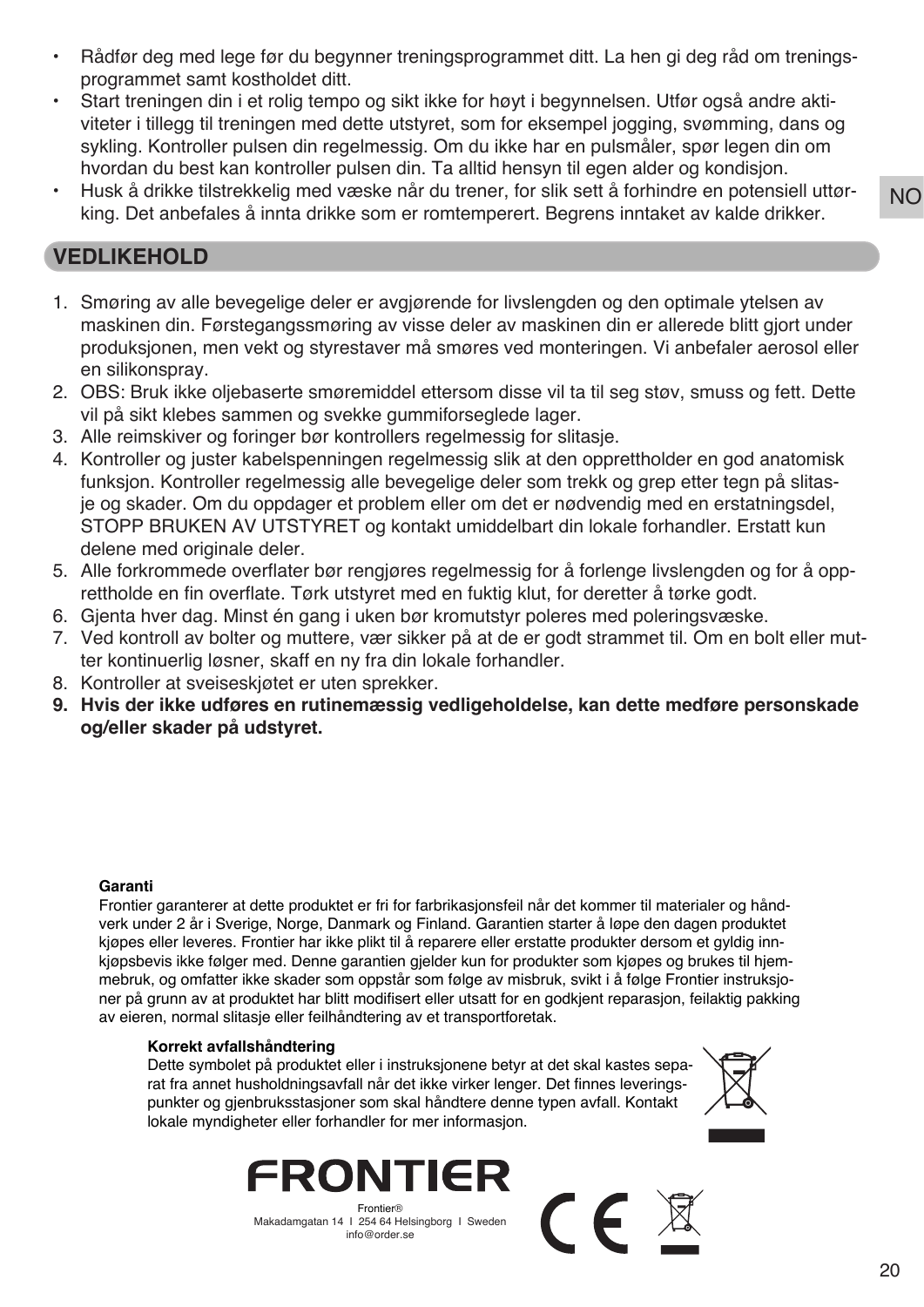## **TÄRKEÄÄ TIETOA TURVALLISUUDESTA**

Riippumatta siitä, kuinka innostunut olet aloittamaan laitteesi käytön ja treenin, käytä hieman aikaa varmistaaksesi, että et vaaranna turvallisuuttasi. Sekunninkin huomiokyvyn herpaantuminen saattaa johtaa onnettomuuteen. Näin voi käydä myös, jos et ota huomioon muutamia yksinkertaisia varotoimia.

- FI
- 1. Lue, tutki ja varmista, että ymmärrät käyttöohjeet ja kaikki varoitukset, jotka tulevat tämän tuotteen mukana. On myös tärkeää, sekä sinulle että muille, oppia tuntemaan laite ja seurata suositeltuja treeniohjeita ennen käyttöä.
- 2. Osan tiedoista löydät tästä manuaalista ja lisätietoja saat paikalliselta jälleenmyyjältäsi.
- 3. On tärkeää, että säilytät nämä käyttöohjeet ja varmistat, että kaikki varoitustarrat ovat ehjiä ja luettavissa. Ylimääräisiä käyttöohjeita ja varoitustarroja löytyy paikalliselta jälleenmyyjältäsi.
- 4. Voit käyttää JAKOAVAINTA ja KUUSIOKOLOAVAINTA laitteen kokoamiseen.
- 5. Neuvottele aina perhelääkärisi kanssa, ennen kuin aloitat uuden treeniohjelman.
- 6. Jos sinä käyttäjänä tunnet huimausta, pahoinvointia, rintakipuja ja muita epänormaaleja oireita, tulee sinun lopettaa treeni ja OTTAA YHTEYTTÄ LÄÄKÄRIIN VÄLITTÖMÄSTI.
- 7. Pidä kaikki raajat, kädet ja jalat, sekä pitkät hiukset poissa liikkuvista osista.
- 8. Käytä aina treeniin soveltuvia vaatteita kuntoillessasi. ÄLÄ KÄYTÄ aamutakkia tai väljiä vaatteita, jotka saattavat tarttua laitteeseen. Juoksu- tai aerobic-kengät ovat välttämättömät.
- 9. Jos huomaat laitteessa jotakin vikaa, kuluneita tai vahingoittuneita osia (kuten esimerkiksi sähköjohdot, hihnapyörät ja liitäntäpisteet) laitteesi asennuksen tai tarkastuksen aikana, tai jos kuulet outoja ääniä käyttäessäsi laitetta - lopeta välittömästi. Vaihda vialliset tai kuluneet osat. ÄLÄ KÄYTÄ laitetta, ennen kuin vika on korjattu. HUOLEHDI HYVIN NÄISTÄ OSISTA, SILLÄ NE KULUVAT HELPOSTI LOPPUUN! Sovellettu ainoastaan kotikäyttöön.
- 10.VAROITUS: Käyttäjän enimmäispaino on 110kg.
- 11.Lämmittele 5-10 minuuttia ennen jokaista treeniä ja jäähdyttele 5-10 minuuttia treenin jälkeen. Tämä mahdollistaa sykkeen kohoamisen ja laskemisen hitaasti sekä ehkäisee lihasten ylirasittumista.
- 12.VAROITUS: Käytä LAITETTA varoen ja aloita treenisi vaihe vaiheelta, sillä vääränlainen tai liioiteltu treeni saattaa aiheuttaa vammoja.
- 13.VAROITUS: On tärkeää pitää lapset ja kotieläimet poissa LAITTEEN läheisyydestä loukkaantumisten ehkäisemiseksi.
- 14.VAROITUS: Laitteen käyttämistä ei suositella raskaana oleville naisille. Neuvottele lääkärisi kanssa ennen käyttöä.
- 15.VAROITUS: Vanhempien ja muiden, joilla on vastuu lapsista, tulee olla tietoisia vastuustaan, sillä lasten luonnolliset vaistot ja mieltymys kokeilemiseen saattavat johtaa tilanteisiin tai käyttäytymiseen, johon treenilaite ei ole tarkoitettu.
- 16.VAROITUS: Jos lasten annetaan käyttää laitetta, tulee ottaa huomioon heidän psyykkinen ja fyysinen kehityksensä sekä ennen kaikkea heidän temperamenttinsa. Heitä tulee ohjata ja opastaa laitteen oikeaan käyttöön. Laite ei sovi missään olosuhteissa lasten leikkikaluksi.
- 17.Vammaisten tai henkilöiden, joilla on fyysisiä vaikeuksia, tulee käyttää laitetta ainoastaan pätevän terveydenhuollon ammattilaisen tai lääkärin läsnä ollessa.
- 18.Käytä laitetta kiinteällä, tasaisella alustalla ja käytä suojaavaa verhoilua lattiallasi tai matollasi. Turvallisuuden takaamiseksi tulee laitteella olla vähintään 2 metriä vapaata tilaa.
- 19.VAROITUS: Jos lattia ei ole vakaa, tasoita sen pinta. Laitetta saa käyttää ainoastaan sisällä. ÄLÄ KÄYTÄ SITÄ veden läheisyydessä tai ulkona.
- 20.VAROITUS: ÄLÄ JÄTÄ MITÄÄN teräviä esineitä laitteen viereen säädön jälkeen.
- 21.VAROITUS: Kun säädät korkeutta, tulee tietokone osoittamaan, milloin molemmat polkimet ovat 170-195 mm alustasta. Jos korkeus ei ole oikein asetettu, näyttö ei käynnisty.
- 22.Kuminauhojen vaatimukset ovat teille vain viitteeksi.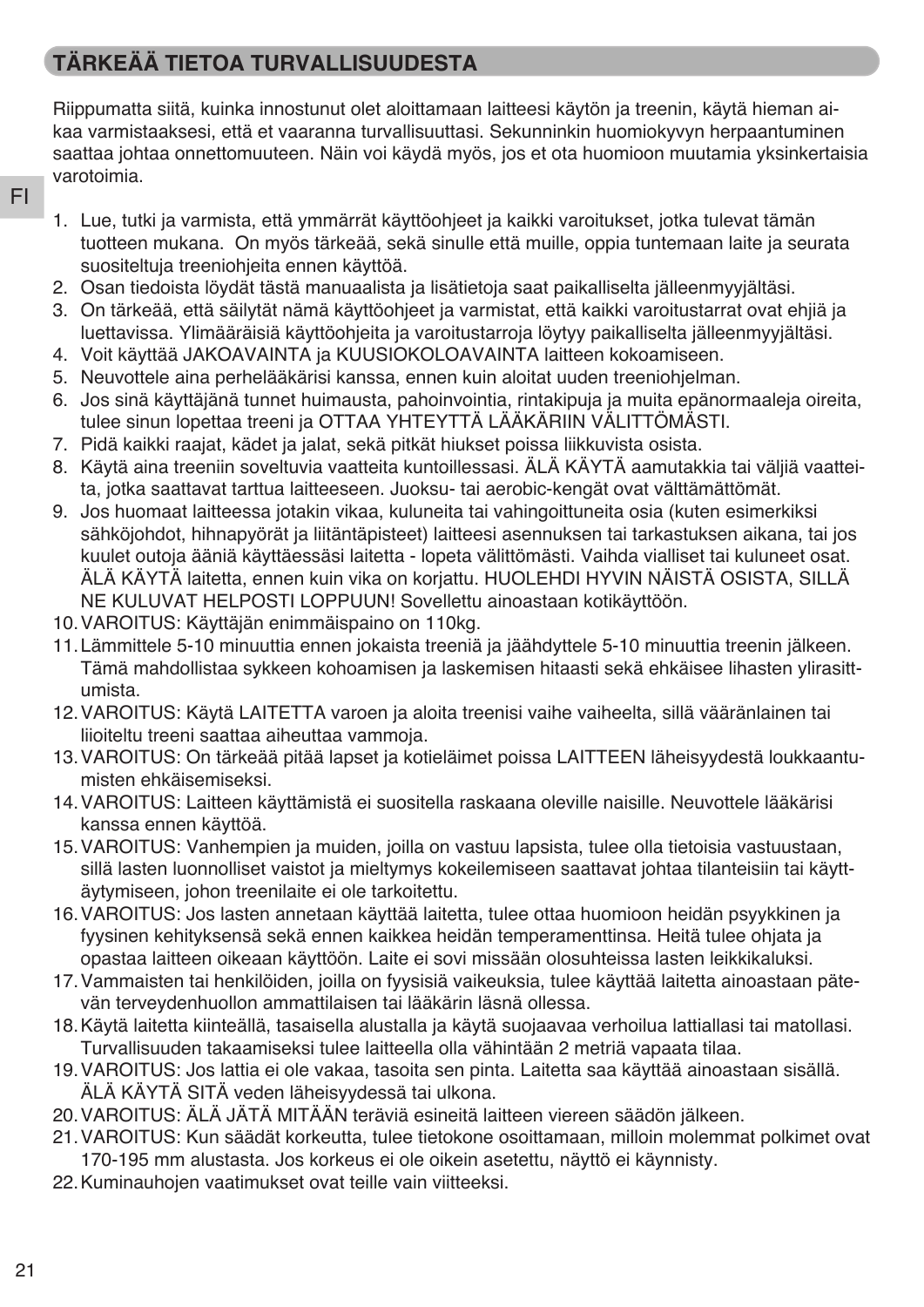## **KAAVIOKUVA**

| <b>KUVAUS</b>                      | <b>MATERIAALI</b> | <b>KPL</b>     |
|------------------------------------|-------------------|----------------|
| 1. Päärunko                        | Q235              | 1              |
| 2. Vasen jalkatuki                 | Q235              | $\mathbf{1}$   |
| 3. Oikea jalkatuki                 | Q235              | 1              |
| 4. Jalkapoljin                     | Muovi             | $\overline{2}$ |
| 5. Hydraulinen sylinteri           | Q235/Muovi        | $\overline{c}$ |
| 6. Elastiset nauhat sarja          | Lanka/Muovi       | $\overline{2}$ |
| 7. Kolmionuppi M12X35              | Q235              | $\mathbf{1}$   |
| 8. Tietokone                       | Metalli/Muovi     | 1              |
| 9. Tietokoneteline                 | Muovi             | 1              |
| 10. Hihnapyörä tangolla            | Q235              | 1              |
| 11. Hihnapyörä                     | Muovi             | 1              |
| 12. Kaapelisarja                   | Fe/Muovi          | $\mathbf{1}$   |
| 13. Päätysuoja 450                 | Muovi             | $\overline{4}$ |
| 14. Puskuri                        | Muovi             | $\overline{c}$ |
| 15. Suuri levy                     | Q235              | $\overline{2}$ |
| 16. Nailonlaakeri                  | Muovi             | 4              |
| 17. Suuri levy                     | Q235              | $\overline{c}$ |
| 18. Pallopää hylsy                 | Muovi             | $\overline{2}$ |
| 19. Muovi Jalusta                  | Muovi             | $\overline{c}$ |
| 20. Sarakeotsikko kuusiokolopultti | Q235              | $\overline{2}$ |
| 21. Pallopää Pultti M8X40          | Q235              | $\overline{4}$ |
| 22. Peltiruuvi ST4.8X20            | Q235              | $\overline{4}$ |
| 23. Kuusiokolopultti M10X50        | Q235              | $\mathbf{1}$   |
| 24. Levy $\Phi$ 8                  | Q235              | 8              |
| 25. Nailon Lukkomutteri M8         | Q235              | $\overline{4}$ |
| 26. Levy $\Phi$ 10                 | Q235              | $\overline{2}$ |
| 27. Nailon Lukkomutteri M10        | Q235              | 1              |
| 28. Magneetti                      | Fe/Muovi          | 1              |
| 29. Anturi                         | Metalli/Muovi     | 1              |
| 30. Ruuvi ST3.5X10                 | Q235              | $\overline{2}$ |
| 31. Kaapelihylly                   | Q235              | $\mathbf{1}$   |



FI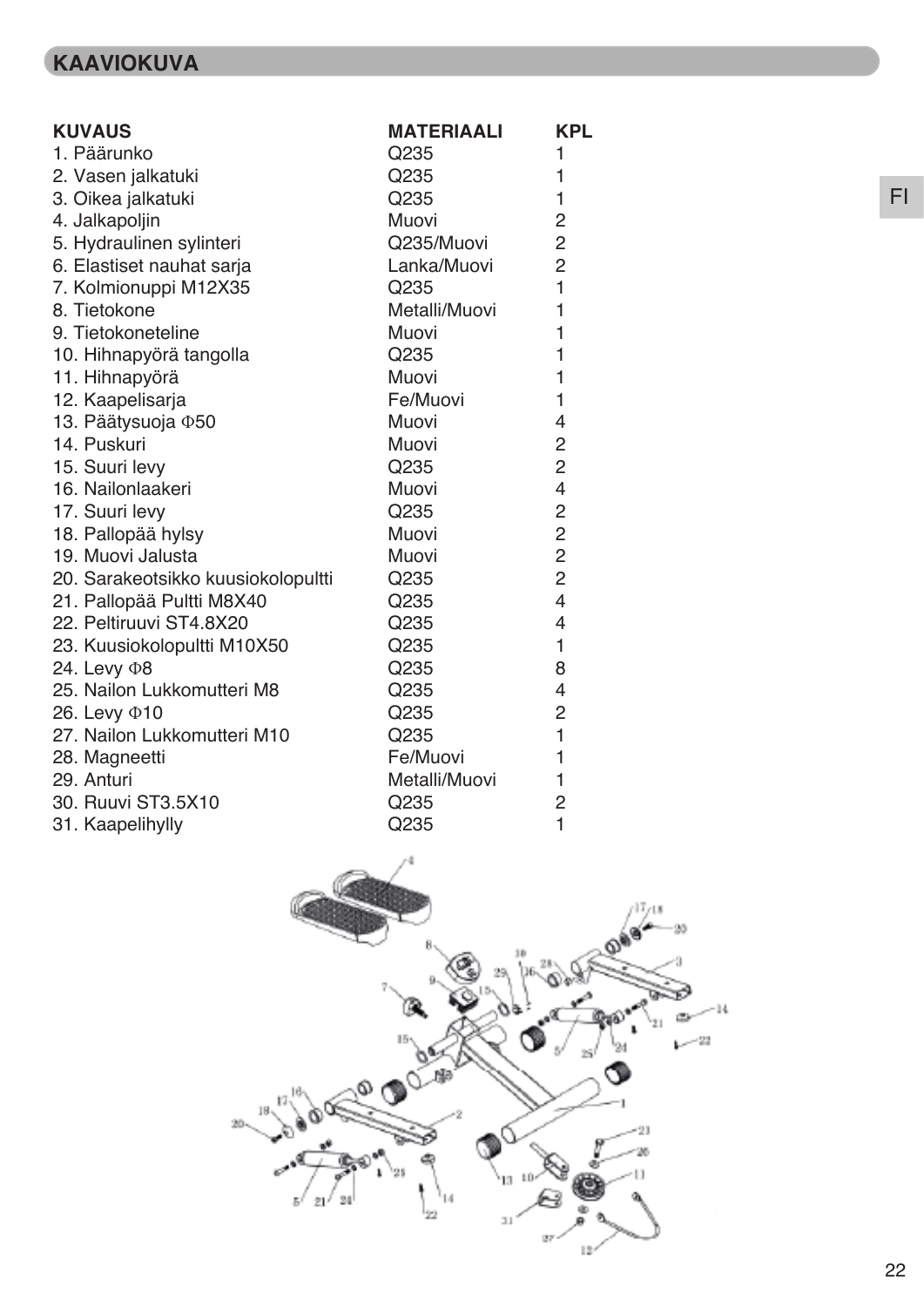## **KÄYTTÖOHJEET**

Tällä laitteella on useita etuja. Se tulee parantamaan fyysistä kuntoasi, kehittämään lihaksiasi ja yhdessä vähäkalorisen ruokavalion kanssa auttamaan sinua pudottamaan painoasi. Laite auttaa lisäämään kehon verenkiertoa ja laittaa lihakset töihin. Se tulee myös vähentämäänkramppien ja lihasvammojen riskiä. On suositeltavaa tehdä muutamia venytysharjoituksia, joita näet alapuolella. Jokainen venytysharjoitus tulee suorittaa noin 30 sekunnin ajan. Lihaksia ei tule pakottaa eikä nykiä venytysharjoituksissa.

| SPECIFICATIONS: |  |
|-----------------|--|
|                 |  |
|                 |  |
|                 |  |
|                 |  |



#### **PÄÄTOIMINNOT**

- MODE: Tämän painikkeen avulla voit valita ja lukita toiminnon, jota haluat käyttää. Jos haluat nollata kaikki toimintoarvot, paina painiketta 3-4 sekuntia (täydellinen palautus).
- RESET: Laite palautuu perustilaan ja tekee täydellisen palautuksen, kun painat painiketta. (JOS LAITTEESSA ON TÄMÄ PAINIKE))

#### **MENETTELY KÄYTÖN AIKANA:**

#### **AUTO ON/OFF**

- Järjestelmä käynnistyy, kun aktivoit jonkun painikkeen tai aloitat polkemisen.
- Järjestelmä sammuu automaattisesti, kun nopeusanturi ei saa signaalia, eikä mitään painiketta ole painettu noin 4 minuuttiin.

#### **RESET:**

• Laite voidaan nollata vaihtamalla paristot tai painamalla MODE-painiketta 3 sekunnin ajan.

#### **TOIMINTO:**

- 1. COUNT: Osoittaa askelien lukumäärän näytöllä.
- 2. SELECT: Käytä MODE-painiketta valitaksesi seuraavat toiminnot: TIME, CALORIES, REPS/ MIN, SCAN
- 3. CALORIES: Paina MODE-painiketta, kunnes näytöllä lukee CAL.
	- Kun nopeusanturit saavat signaalin, kalorien laskeminen alkaa.
		- Kalorit lasketaan yhteen automaattisesti, kun treeni alkaa.

#### **PARISTO**

- Jos sinulla on vaikeuksia lukea näyttöä, vaihda paristot saadaksesi paremman tuloksen.
- Tämä näyttö käyttää yhtä paristoa.

#### **KUINKA PARISTO IRROTETAAN:**

- 1. Irrota paristokansi ja aseta AA-paristo paristolokeroon näytön takapuolella, katso alla olevaa kuvaa.
- 2. Varmista, että paristo on oikein asetettu ja että paristojouset ovat kosketuksessa paristoon.
- 3. Laita paristokansi takaisin paikalleen ja varmista, että se on kunnolla kiinni.
- 4. Pariston kestoaika on noin 1 vuosi normaalissa käytössä.
- 5. Jos näyttö ei ole luettavissa tai jos vain joitakin segmenttejä on näkyvissä, ota paristo pois ja odota 15 sekuntia, ennen kuin laitat sen takaisin.
- 6. Paristojen poiston yhteydessä häviävät kaikki tiedot tietokonemuistista.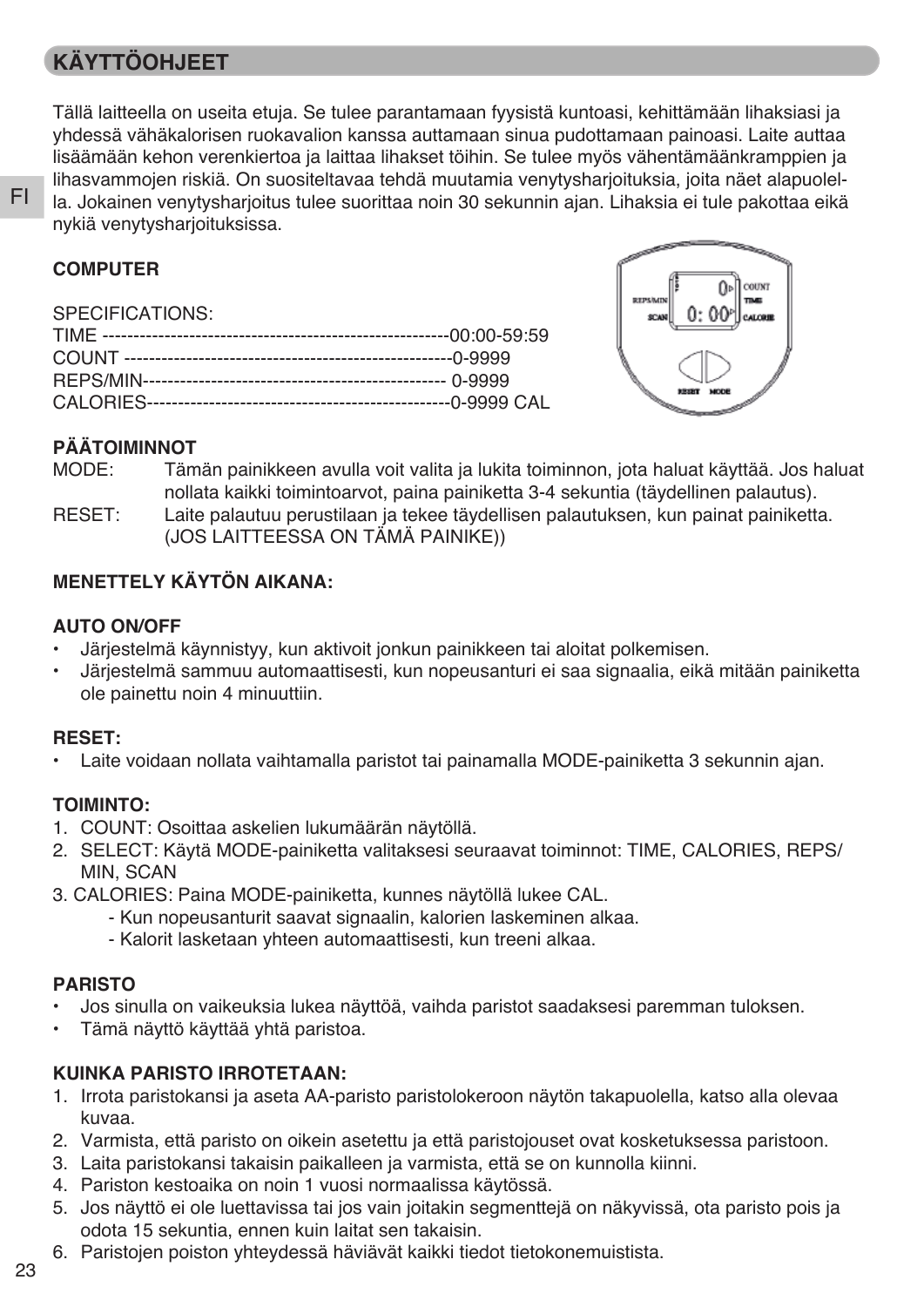## **KUINKA KÄYTÄT STEPPERIÄ**

- 1. Aseta ensin jalkasi polkimille (#4), sitten voit alkaa kävellä paikallasi.
- 2. Voit säätää nuppia (#7) muuttaaksesi polkimien korkeutta (#4).
- 3. Käännä nuppia + -suuntaan nostaaksesi polkimia.
- 4. Käännä nuppia + -suuntaan laskeaksesi polkimia.
- 5. Voit käyttää kuminauhoja (# 6) treenataksesi käsivarsiasi samalla, kun poljet. Katso alla olevia kuvia.



#### **Yleistä tietoa ja treenivinkkejä**

#### **Neuvottele lääkärisi kanssa**

Ennen kuin alat käyttää tätä kuntoilulaitetta, suositellaan, että kotilääkärisi tai erikoislääkäri tekee ensin lääkärintarkastuksen. Ennen kuin aloitat säännöllisen treenin tällä laitteella, sinun tulee saada lääkärisi hyväksyntä. Jos tunnet epämukavuutta treenatessasi laitteella, sinun tulee välittömästi ottaa yhteyttä kotilääkäriisi. On erittäin tärkeää, että tätä laitetta käytetään järkevästi ja vastuullisesti. Varmista, ettei lähelläsi ole lapsia, kun käytät tätä laitetta. Muista myös säilyttää laite turvallisessa paikassa, poissa lasten ulottuvilta.

#### **Käytä mukavia vaatteita**

Pukeudu aina mukaviin vaatteisiin laitetta käyttäessäsi, mukaan luettuna urheilukengät. Älä käytä väljästi istuvia vaatteita, jotka saattavat repeytyä treenin aikana

#### **Tarkista laitteesi**

Varmista ennen laitteen käyttöä, että kaikki ruuvit ja mutterit ovat kunnolla kiristettyjä. Säännöllinen laitteesta huolehtiminen on erittäin tärkeää, jos se halutaan pitää hyvässä kunnossa.

#### **Päätä itse oma tahtisi**

Treenin intensiteettitaso tällä laitteella riippuu sinun omasta kunnostasi. Jos et ole treenannut viime vuosien aikana tai jos olet ylipainoinen, suositellaan, että aloitat hitaasti, vain muutamalla minuutilla viikossa. Aluksi jaksat treenata vain muutaman minuutin kerrallaan, mutta tämä tulee paranemaan 6-8 viikon sisällä. Älä lannistu, jos se vie vähän kauemmin aikaa. On tärkeää, että etenet omassa tahdissasi. Lopulta tulet jaksamaan yli 30 minuutin treenin. Mitä parempi kunto sinulla on, sitä vaikeampi sinun on pysähtyä tälle tasolle. Mutta ole tietoinen seuraavasta:

FI